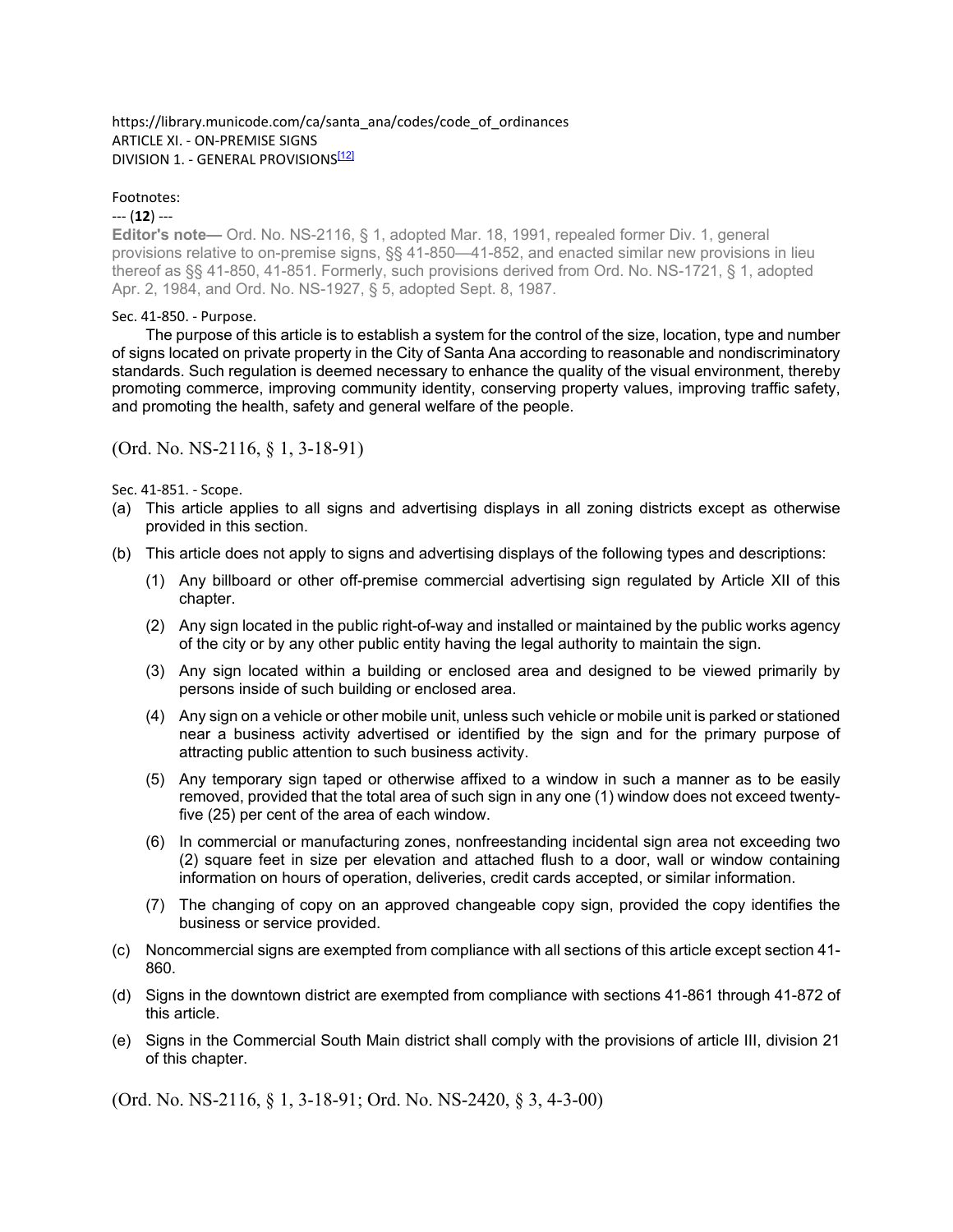## Secs. 41-852—41-859. - Reserved. DIVISION 2. - SIGN STANDARDS AND REGULATIONS<sup>[13]</sup>

## Footnotes:

### --- (**13**) ---

**Editor's note—** Ord. No. NS-2116, § 2, adopted Mar. 18, 1991, repealed former Div. 2 of this article, §§ 41-860—41-876, relative to on-premise signs definitions, and enacted new provisions as set out in §§ 41- 860—41-872. Formerly, such provisions derived from Ord. No. NS-1721, § 1, adopted Apr. 2, 1984, and Ord. No. NS-1986, §§ 1—3, adopted Dec. 19, 1988.

## Sec. 41-860. - General regulations.

- a) No sign is permitted that:
	- 1. Is dangerous or confusing to motorists on the public right-of-way, including any sign which by its color, wording, design, location or illumination resembles or conflicts with any official traffic-control device or which impedes the safe and efficient flow of traffic.
	- 2. Is in a condition which presents a danger of injury to the public.
	- 3. Incorporates mechanical movement or in any way gives the illusion of motion, moving parts, rotation or any flashing, moving or intermittent lighting, other than a sign providing a time-andtemperature or similar public service display, except as approved by a Regional Planned Sign Program pursuant to section 41-885 of this chapter.
	- 4. Is on a vehicle, except as excluded from the scope of this article by section 41-851
	- 5. Impedes free ingress and egress from any door, window or exitway required by building or fire regulations.
	- 6. Emits sound, smoke, visible particles or odors, except that speakers on drive-through facilities shall be permitted.
	- 7. Is attached to or maintained upon any public utility pole or structure, or tree.
- b) No person, except a public officer or employee in the performance of a public duty or a private person in giving a legal notice, shall paste, post, paint, nail or tack or otherwise fasten any card, banner, handbill, sign, poster, advertisement or notice of any kind upon any property without the written consent of the owner, holder, lessee, agent or trustee thereof.
- c) All signs, other than temporary signs, and their supporting structures shall:
	- 1. Be constructed of metal, wood, plastic, foam, paint and/or comparable weather-resistant material.
	- 2. Be kept in good repair and maintained in safe, neat, clean and attractive condition.
	- 3. Be so enclosed as to provide against their infestation by birds and vermin, and shall be structurally safe.
- d) Logos or identification symbols shall be considered signs and shall conform to all provisions of this article.

# (Ord. No. NS-2116, § 2, 3-18-91; Ord. No. NS-2861, § 3, 5-6-14)

### Sec. 41-861. - Additional regulations. No sign is permitted that:

- 1. Is an A-frame, sandwich board or other portable, temporary advertising display.
- 2. Is temporary or special event flags, banners, festoons, flag canopies or other displays, except as permitted by a special event sign permit.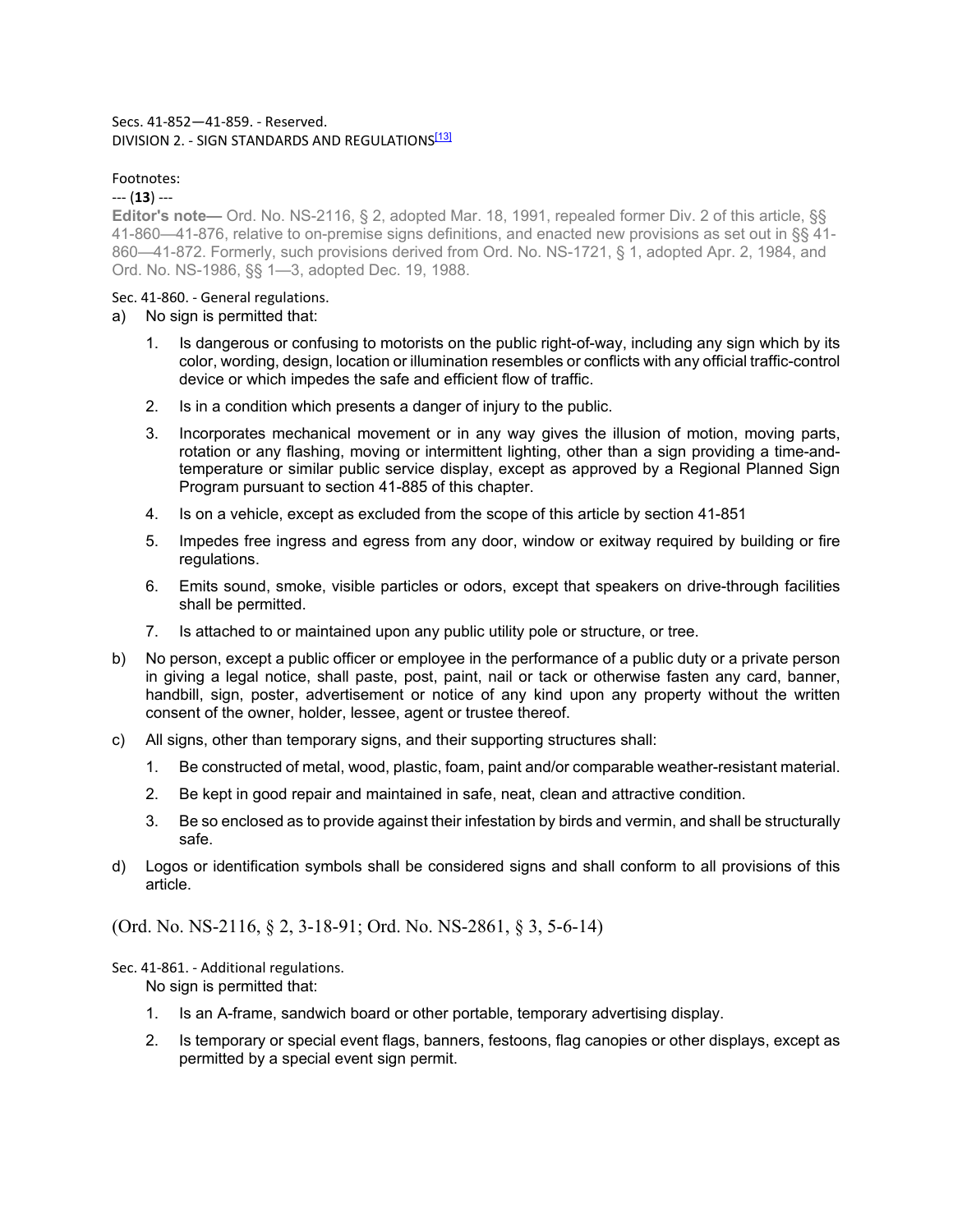- 3. Is a sculptured, molded or otherwise fabricated representational object used for the purpose of visually conveying business identification or product advertising, except as approved by a planned sign program.
- 4. Is an aerial or balloon type of sign, except as approved by a Regional Planned Sign Program pursuant to section 41-885 of this chapter.
- 5. Conflicts with standards established by resolution of the city council pertaining to the colors and materials of signs adopted for the purpose of promoting signage which is visually attractive and harmonious with its surroundings.
- 6. Duplicates or repeats copy on the same sign.
- 7. Is a graphic of paint or other material on a building for the purpose of amplifying or directing attention to a sign, unless approved by the planning director.

(Ord. No. NS-2116, § 2, 3-18-91; Ord. No. NS-2379, § 1, 1-4-99; Ord. No. NS-2861, § 4, 5-6- 14)

## Sec. 41-862. - Freestanding signs.

No permit shall be issued for a freestanding sign which does not comply with the following standards:

- (a) *Number.*
	- (1) The number of freestanding signs permittable on an integrated development site shall be as follows:

| <b>Total Street Frontage</b><br>(feet) | Number |
|----------------------------------------|--------|
| $0 - 299$                              |        |
| $300 - 599$                            |        |
| $600 - 899$                            |        |
| $900 - 1,199$                          |        |
| 1,200 or more                          |        |

- (2) No more than one (1) freestanding sign advertising or identifying the same business activity shall be permitted on each street on which the integrated development site has frontage.
- (b) *Location.*
	- (1) No freestanding sign shall be permitted on any site which does not have street frontage.
	- (2) A freestanding sign shall be located only in a landscaped planter, with such planter not less than four (4) feet in any direction from the edge of the planter to the sign. The planning manager may reduce the amount of required landscaping for freestanding signs on sites with legal nonconforming landscaped setbacks. No sign shall obstruct or remove any required landscape materials.
	- (3) No freestanding sign shall be placed closer than twenty-five (25) feet to a side lot line.
	- (4) No freestanding sign for a commercial use shall be placed within fifty (50) feet of land used, zoned, or designated on the general plan for residential purposes on the same street frontage as the proposed sign.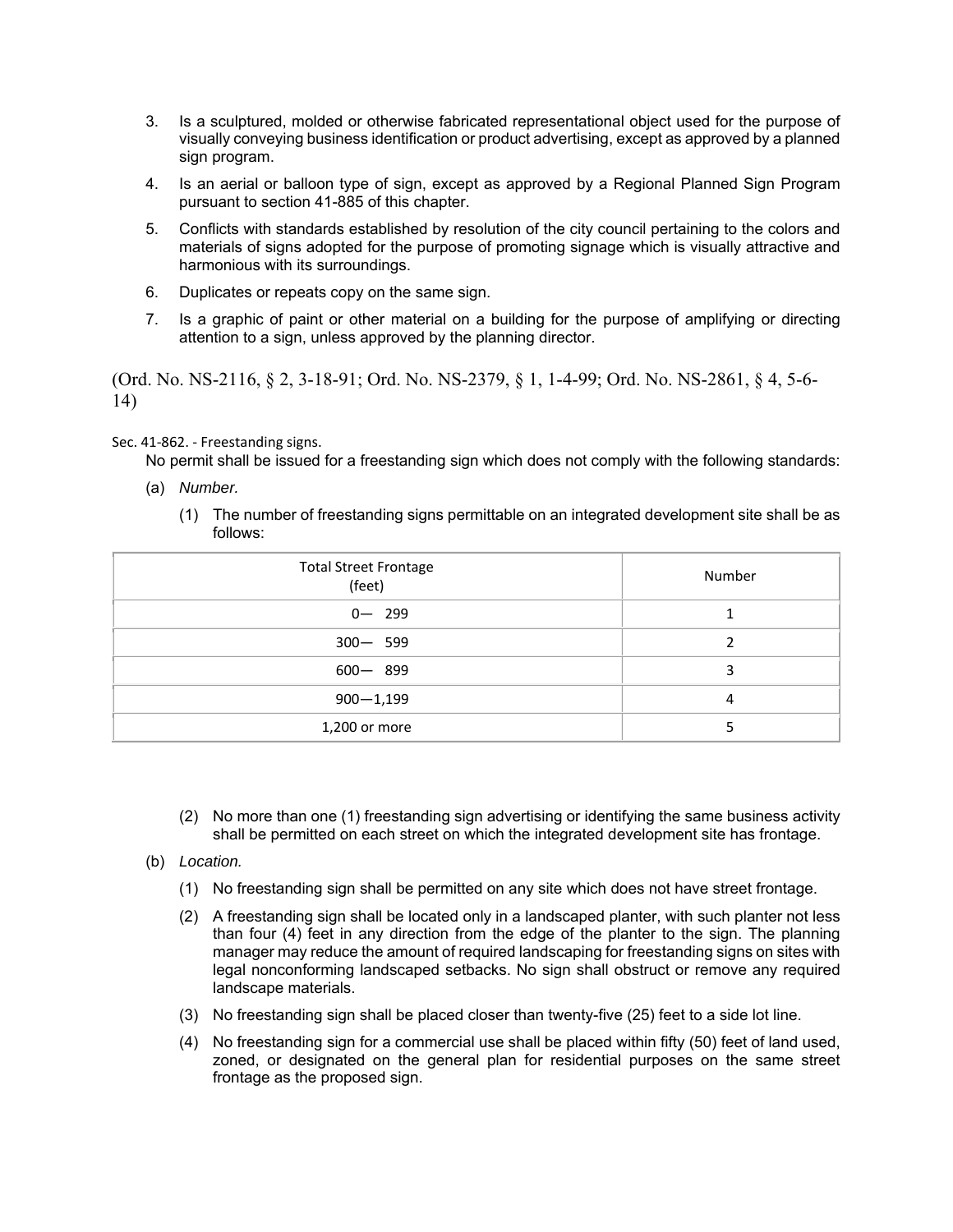- (5) No freestanding sign shall be closer than one hundred (100) feet from another freestanding sign on the same site.
- (6) No freestanding sign shall be located in the triangular area(s) measured fifteen (15) feet by fifteen (15) feet where a driveway enters onto a street, or in any other area which may obstruct the vision of motorists so as to create a safety hazard. Additionally, all signs are subject to sections 36-45 to 36-47 of this Code regarding obstructions to vision at corner intersections.
- (c) *Height and area.*
	- (1) Properties with less than one hundred twenty (120) feet of street frontage shall be subject to the following requirements:

| <b>Total Street Frontage</b><br>(feet) | Size                                                    |
|----------------------------------------|---------------------------------------------------------|
| $0 - 60$                               | 20 square feet maximum, not to exceed 5 feet in height. |
| $61 - 119$                             | 30 square feet maximum, not to exceed 6 feet in height. |

- (2) Freestanding signs with more than one hundred twenty (120) feet of street frontage shall not exceed seven (7) feet in overall height from curb level unless otherwise stated in this section. The overall height plus the overall width shall not exceed sixteen (16) linear feet, and the sign face area shall not exceed forty-five (45) square feet.
- (3) Developments over fifteen (15) acres and with at least seven hundred fifty (750) feet of street frontage shall have no more than one (1) freestanding sign not to exceed fifteen (15) feet in overall height and ten (10) feet in overall width; the sign face area shall not exceed sixty (60) square feet. Such sign shall not be located on any secondary frontage.
- (4) A sign may be permitted to a height not exceeding thirty-five (35) feet and an area not exceeding one hundred (100) square feet, provided all of the following conditions are satisfied:
	- a. The sign is located on a site which is located within three hundred (300) feet of the point where a freeway exit centerline intersects with a city street;
	- b. The sign is oriented toward viewing by freeway traffic;
	- c. The sign is limited in content to the identification of the business name of a restaurant, a service station or a lodging establishment.
- (d) *Design.*
	- (1) All signs shall be architecturally compatible with the development on which they are located.
	- (2) The copy area of a freestanding sign shall not exceed forty (40) per cent of the sign face.
	- (3) Freestanding signs shall be for the shopping center or development name and/or the major tenants thereon, not to exceed a total of eight (8) items of information.
	- (4) No sign shall use mirrors reflecting a direct light source or utilize flashing, blinking or sequenced lights. No sign shall utilize unshielded incandescent, fluorescent or other lighting, except neon.
	- (5) The project address shall be located on the monument sign base.

(Ord. No. NS-2116, § 2, 3-18-91; Ord. No. NS-2279, § 1, 2-5-96)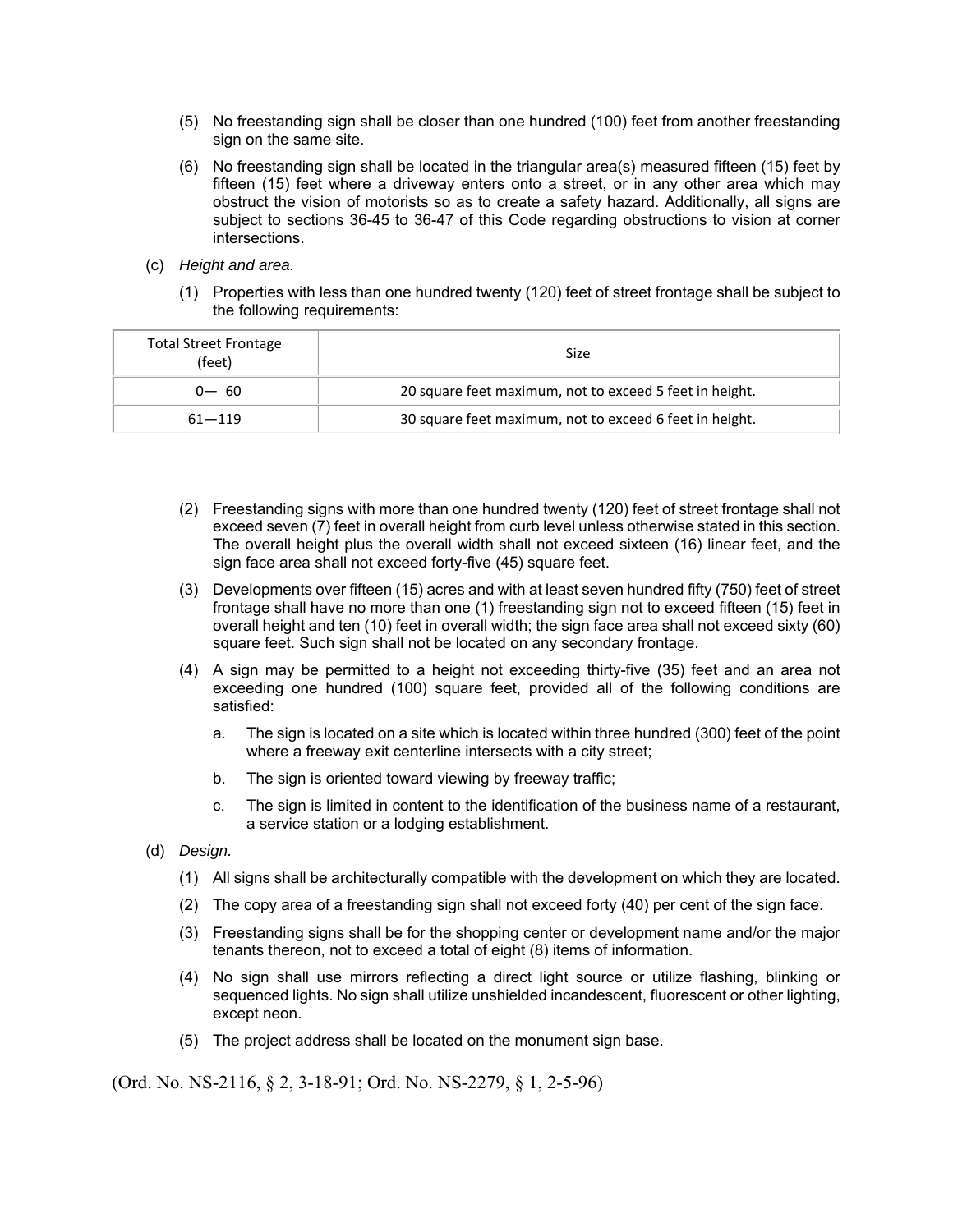Sec. 41-863. - Wall signs and canopy signs.

No permit shall be issued for a wall sign or canopy sign which does not comply with the following standards:

- (a) *Number.* No more than one (1) wall or canopy sign shall be permitted for each primary elevation of a leasable tenant space. In addition, no more than one (1) sign shall be permitted on more than two (2) secondary elevations which face a public street or on-site parking area. (As used herein, street shall include freeways, but exclude alleys and service ways.)
- (b) *Area.*
	- (1) Sign area on the primary elevation shall not exceed:
		- a. Ten (10) per cent of the business elevation; or
		- b. Forty (40) per cent of the signable area; or
		- c. Two hundred (200) square feet;

whichever is smaller.

- (2) Sign area on permitted secondary elevations, as permitted above in subsection (b)(1) shall not exceed:
	- a. Five (5) per cent of the business elevation area; or
	- b. Twenty (20) per cent of the signable area or
	- c. Fifty (50) square feet,

whichever is smaller.

- (3) Sign copy area shall not exceed forty (40) per cent of the sign area for existing cabinet signs.
- (c) *Length.* The horizontal dimension of any wall or canopy sign shall not exceed seventy-five per cent of the horizontal dimension of the building elevation of the activity identified by the sign, measured on the side of the building on which the sign is located.
- (d) *Location.*
	- (1) No wall or canopy sign shall be placed higher than the ground floor of the building or twenty (20) feet, whichever is less, except that second floor retail or office spaces with access separate from the use(s) on the ground floor are permitted a sign no higher than the second floor. Buildings over two (2) stories in height are subject to the requirements of major building identification signs.
	- (2) No sign shall be placed on a building elevation which is within fifty (50) feet of and faces a residential zone or use.
	- (3) No sign shall project above the parapet,canopy fascia, or wall to which it is attached, nor above the roofline if attached to the roof.
	- (4) All wall or canopy signs shall be consistently centered above the business entrance or an architecturally consistent area of the elevation.
- (e) *Design.*
	- (1) All signs on an individual business or within an integrated development site shall be consistent in sign shape, type and materials.
	- (2) All individual letter signs shall be installed to appear flush-mounted with no exposed raceways containing electrical transformers or components.
	- (3) All signs shall be for business identification only containing the recognized trade name of the business and no more than five (5) words describing products, services or brands, and shall not include slogans, phrases, promotions or duplication of copy.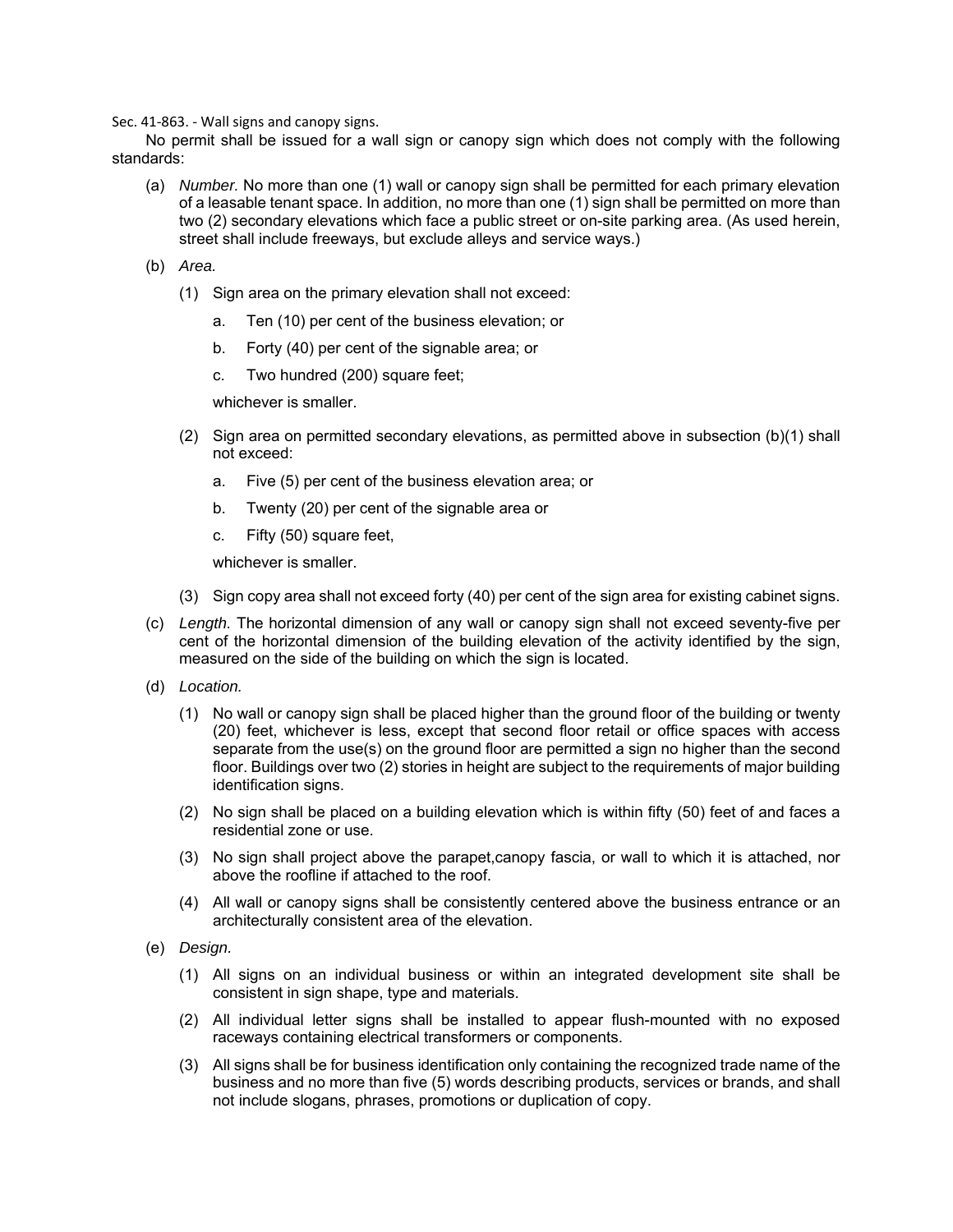- (4) No sign shall use mirrors reflecting a direct light source or utilize flashing, blinking or sequenced lights.
- (5) Where more than one (1) sign is permitted to a business, all signs shall be consistent in design, style, shape, color, illumination, and text.
- (6) Individual channel letters made of foam core with a density of fourteen (14) pounds or greater shall be permitted.
- (7) Internally illuminated cabinet wall signs are prohibited.

(Ord. No. NS-2116, § 2, 3-18-91)

Sec. 41-864. - Projecting signs.

No permit shall be issued for any projecting sign which does not comply with the following standards:

- (a) *Number.* A projecting sign shall only be permitted for a business activity having more than fifty (50) feet of street frontage, and only which such business activity would otherwise be entitled under this division. No more than one (1) projecting sign shall be allowed for any leasable tenant space.
- (b) *Location.*
	- (1) No part of any projecting sign shall be located lower than eight (8) feet above ground level.
	- (2) No projecting sign shall be located within fifty (50) feet of another projecting sign on the same site.
	- (3) No projecting sign shall be located higher than the ground level of occupancy of the building.
- (c) *Structure.*
	- (1) A projecting sign shall be perpendicular to the building wall to which it is affixed.
	- (2) No face of any projecting sign shall exceed twenty-five (25) square feet in area.
	- (3) A projecting sign shall not exceed twelve (12) inches in thickness.
	- (4) No face shall project more than four (4) feet from the wall to which it is attached.
	- (5) No face shall exceed seven (7) feet in vertical dimension.
- (d) *Design.*
	- (1) Sign copy area shall not exceed fifty (50) per cent of the sign face.
	- (2) The design of any projecting sign shall be architecturally compatible within the building on which it is located.
	- (3) No projecting sign shall be wholly or partially illuminated by unshielded lighting of any type, including exposed fluorescent or incandescent bulbs, except exposed neon. No sign shall use mirrors reflecting a direct light source or utilize flashing, blinking or sequenced lights.
	- (4) Projecting signs shall be for identification of the business(es) or use(s) located on the site subject to the following:
		- a. The sign shall have no more than five (5) words describing products, services or brands available on the premises where the sign is located in addition to the business identification.
		- b. The sign shall not advertise or display the name, brand name or manufacturer's name of any product, article or service, unless these names are included in the name identifying the business.

(Ord. No. NS-2116, § 2, 3-18-91)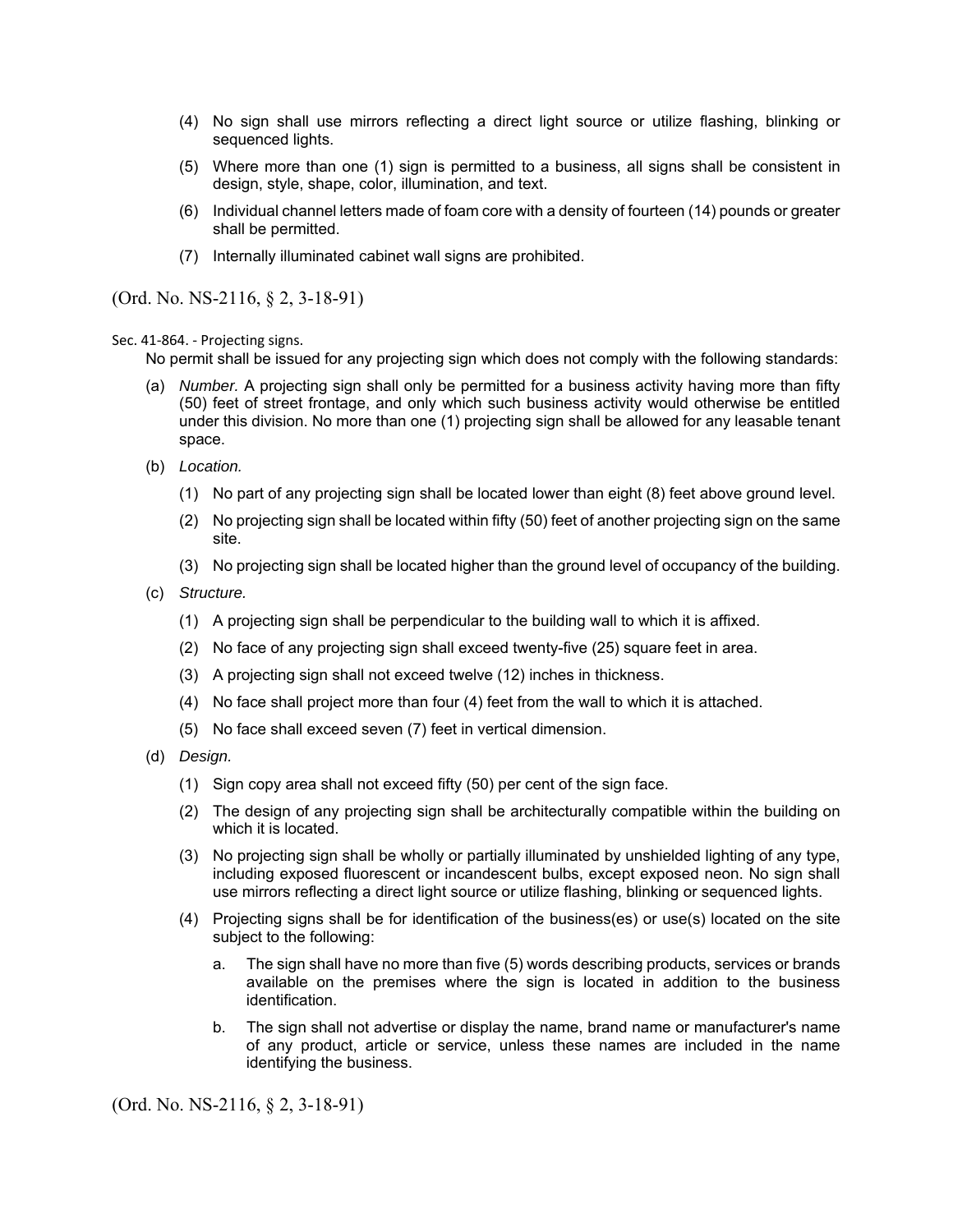Sec. 41-865. - Marquee signs.

No permit shall be issued for a marquee sign which does not comply with the following standards:

- (a) *Location.* No more than one (1) sign shall be permitted on each side of a marquee, and any such sign shall be in lieu of wall, canopy or projecting signs to which such business would otherwise be entitled under this division.
- (b) *Area.*
	- (1) The area of all signs located on a marquee shall not exceed two (2) square feet of total area per lineal foot of business frontage or two hundred (200) square feet, whichever is smaller.
	- (2) Sign copy area shall not exceed forty (40) per cent of the sign face or, where there is no sign face, forty (40) per cent of the signable area up to the allowable sign area.
- (c) *Dimensions.*
	- (1) The horizontal dimension shall not exceed seventy-five (75) per cent of the side of the marquee where such sign is located.
	- (2) The vertical dimension shall not exceed six (6) feet in height.
- (d) *Design.* Design of marquee signs shall be for identification of the business or use located on the site and may include a changeable copy sign.

(Ord. No. NS-2116, § 2, 3-18-91)

Sec. 41-866. - Signs located under canopies or marquees.

No permit shall be issued for any sign to be located under a canopy or marquee which does not comply with the following standards:

- (a) The sign shall contain only identification of the business name of the activity occupying the portion of the building to which it is affixed.
- (b) No more than one (1) sign shall be located at each entrance into the business activity identified by the sign.
- (c) A minimum clearance above grade of eight (8) feet over walkways and twelve (12) feet over driveways shall be maintained.
- (d) The area of the sign shall not exceed four (4) square feet.
- (e) The letters on the sign shall not exceed eight (8) inches in height.

(Ord. No. NS-2116, § 2, 3-18-91)

Sec. 41-867. - Major building identification signs.

Notwithstanding any other provision of this article, a permit may be issued for a wall sign for buildings over two (2) stories per this section which provides long-distance identification, or signage for the primary tenant in such a building, provided that the following standards are met:

- (a) *Number.* No more than two (2) such signs shall be installed on the building.
- (b) *Area.* The sign area of such a sign shall not exceed forty (40) per cent of the signable area to which it is attached, nor shall it exceed an area equal to two (2) square feet multiplied by the number of lineal feet in the horizontal dimension of the building face to which it is attached, measured at the height of the proposed sign location.
- (c) *Length.* The horizontal dimension of such sign shall not exceed forty (40) per cent of the horizontal dimension of the building elevation to which it is attached, measured at the height of the proposed sign location.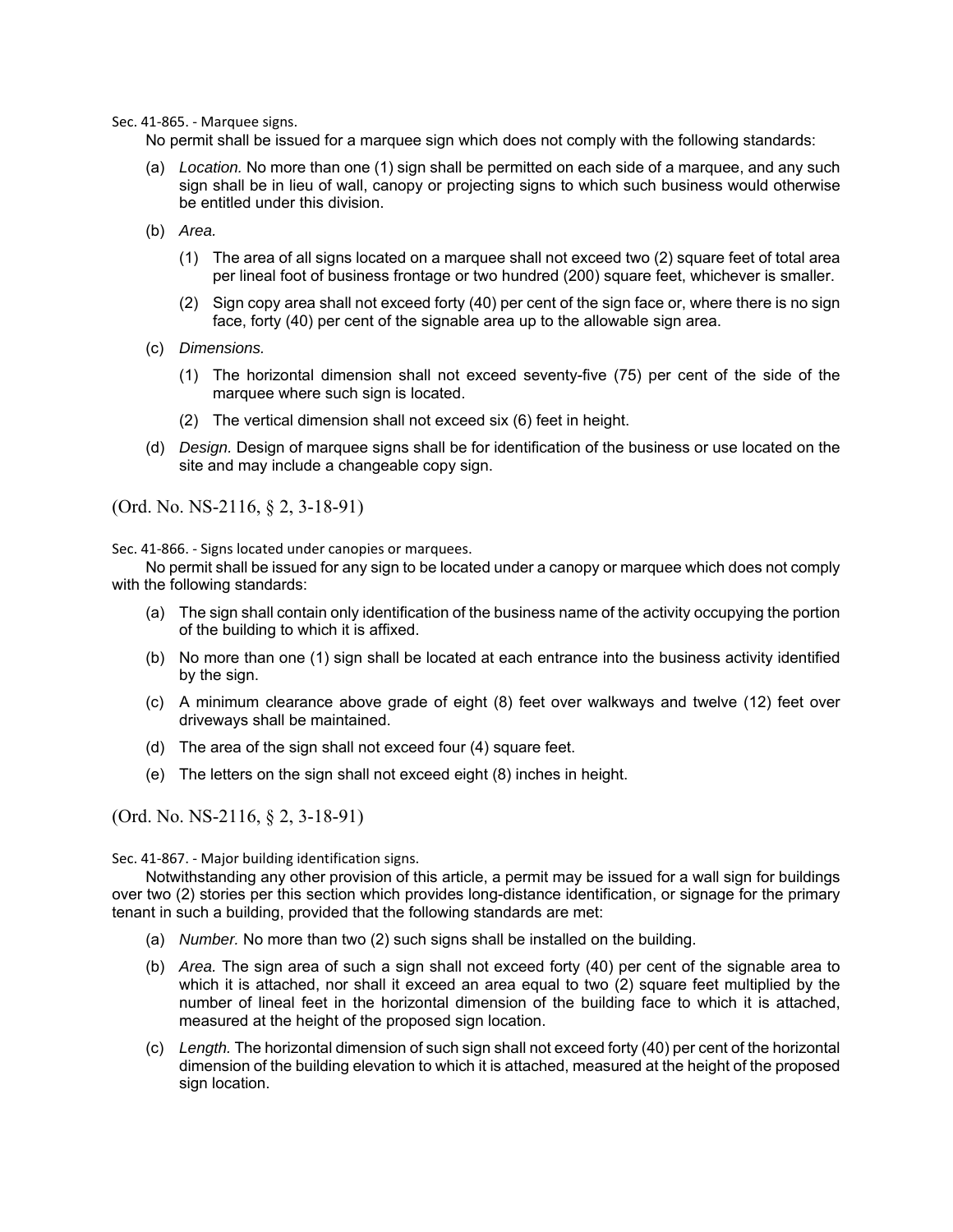- (d) *Location.* Such sign be located at the top story of the building or between the top story and the top of the building parapet or eaveline. Only one (1) sign shall be permitted per building elevation.
- (e) *Design.*
	- (1) *Letter height.* The height of the letters used in such sign shall not exceed the following maximums, depending on the number of stories in the building:

| Number of Stories | Height<br>(inches) |
|-------------------|--------------------|
| $\overline{2}$    | 24                 |
| 3                 | 30                 |
| 4                 | 36                 |
| 5                 | 42                 |
| 6                 | 48                 |
| 7                 | 54                 |
| $8 - 10$          | 60                 |
| $11 - 14$         | 72                 |
| 15 or more        | 84                 |

A logo may be used on such sign if the logo height does not exceed the maximum permitted letter height for the sign and if its horizontal dimension is not more than twice its maximum vertical dimension.

(2) *Structure.* Such sign shall be composed solely of individual channel letters or logo.

(Ord. No. NS-2116, § 2, 3-18-91)

Sec. 41-867.5. - Major building tenant signage.

Notwithstanding any other provision of this article, permits may be is used for tenant identification wall signs on the ground floor of any building over two (2) stories in height, provided that the total sign area for all such tenant signs located on any one side of the building shall not exceed the lesser of the following: (a) one (1) square foot of total sign area per linear foot of the width of that side of the building at the level of the signage, or (b) one hundred (100) square feet of total sign area. Such signs may identify any tenants in the building and shall be in addition to any signs permitted on the building pursuant to section 41-867. Except as otherwise provided in this section, such signs shall comply with the requirements of section 41- 863 for wall signs.

(Ord. No. NS-2279, § 2, 2-5-96)

Sec. 41-868. - Residential development identification signs.

- (a) No permit shall be issued for any sign providing identification of a residential development having five (5) or more dwelling units, unless the following standards are met:
	- (1) No more than one (1) such sign may be installed for each street frontage of the development.
	- (2) The sign shall not contain exposed unshielded illumination.
	- (3) The sign face area shall not exceed twenty (20) square feet.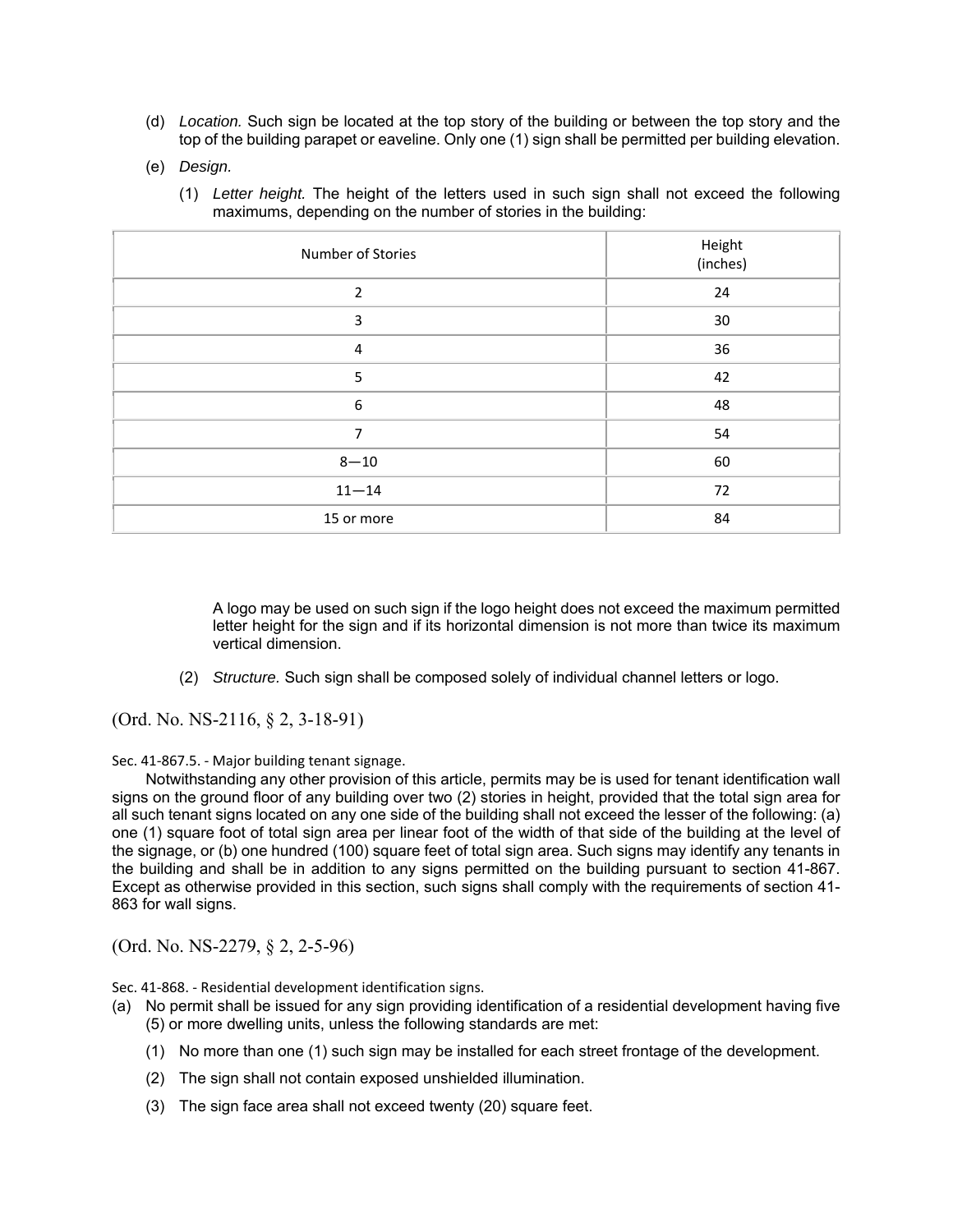- (4) The height of the sign shall not exceed six (6) feet.
- (5) The width of the sign shall not exceed eight (8) feet.
- (b) In addition, directory type signs for multiple-unit developments of five (5) units or more, not exceeding six (6) square feet in area or four (4) feet in any dimension and six (6) feet in height, shall be permitted provided such sign is located within an interior court and adjacent to an internal walkway.

(Ord. No. NS-2116, § 2, 3-18-91)

Sec. 41-869. - Reserved.

Sec. 41-870. - Real estate signs.

- (a) *Residential units.* Notwithstanding any other provision of this article, signs advertising the sale, lease or rental of one (1) or more dwellings units are prohibited, except that no more than one (1) sign may be permitted on the site of such unit(s) without the necessity of obtaining a permit, provided the following standards are met:
	- (1) The sign shall not be illuminated.
	- (2) The sign area shall not exceed four (4) square feet.
	- (3) The sign shall not exceed six (6) feet in height.
	- (4) No other sign advertising the sale or lease of one (1) or more dwelling units shall be installed on the same site.
	- (5) A sign for the rental or lease of a unit shall correspond to an actual vacancy and shall not be permitted on fully occupied sites. The sign shall be removed within fourteen (14) days after the sale or lease of the property.
- (b) *Nonresidential units.* Notwithstanding any other provision of this article, signs advertising the sale or lease of one (1) or more nonresidential units are prohibited, except that no more than one (1) sign may be installed per street frontage of such property without the necessity of obtaining a permit, provided the following standards are met:
	- (1) The sign shall not be illuminated.
	- (2) The sign area shall not exceed thirty-two (32) square feet.
	- (3) The sign shall not exceed twelve (12) feet in height.
	- (4) No more than one (1) sign advertising the sale or lease of units of real property shall be installed on the same street frontage of the same site.
	- (5) A sign for the rental or lease of a unit shall correspond to an actual vacancy and shall not be permitted on fully occupied sites. The sign shall be removed with fourteen (14) days of the rental or lease of the unit(s).
	- (6) Placement of such sign shall correspond directly with the space available and shall not be located at unrelated businesses.
- (c) *New developments.* Notwithstanding any other provision of this article, a sign advertising the first-time sale or lease of units of real estate within a site which is being or has been newly developed or redeveloped may be installed on such site pursuant to a permit issued pursuant to this article for a one-year period, provided the following standards are met:
	- (1) The sign shall not be illuminated.
	- (2) The sign area shall not exceed eighty (80) square feet.
	- (3) The sign shall not exceed sixteen (16) feet in height.
	- (4) No other sign advertising the sale or lease of units of real estate shall be installed on the same site.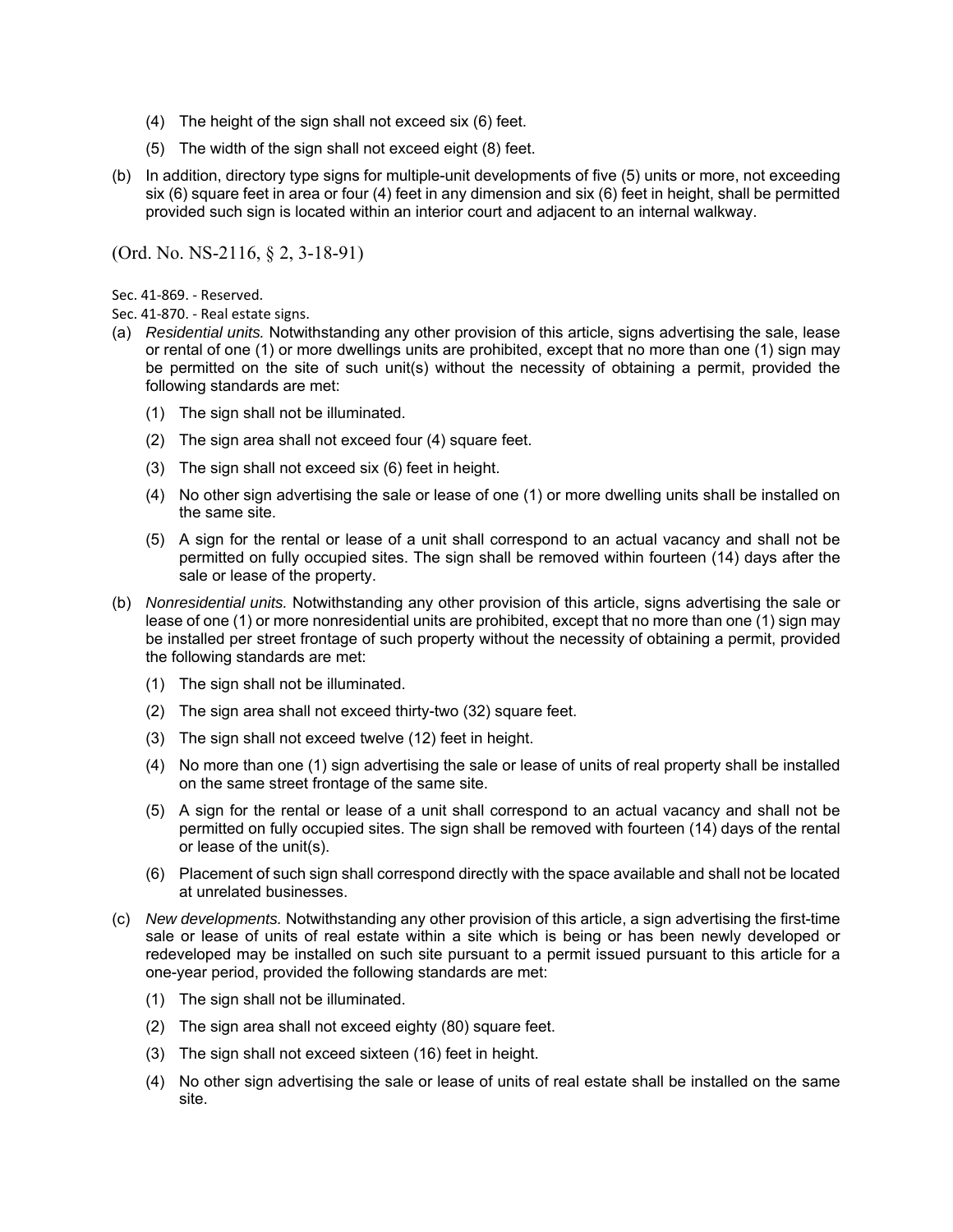(5) Notwithstanding the above, the sign shall be removed within fifteen (15) days of full occupancy of the site.

(Ord. No. NS-2116, § 2, 3-18-91)

Sec. 41-871. - Special event signs or displays.

No person shall install or maintain or allow to be installed or maintained on property occupied by such person any special event sign or display, except in accordance with the following requirements.

- (1) The special event sign or display shall be installed and maintained in accordance with a permit issued by the zoning administrator, who may approve, approve with conditions, or deny such permit.
- (2) The special event sign or display shall not be maintained for more than fourteen (14) successive days, except that grand opening signs shall be permitted for a period not to exceed thirty (30) days. Further, sign permits for grand openings shall be permitted for a period not to exceed thirty (30) days from the date the certificate of occupancy of the business is issued.
- (3) No more than four (4) special event sign permits, including grand opening signs, shall be issued for each business with a valid certificate of occupancy during each calendar year.
- (4) Notwithstanding subdivisions (2) and (3), special event sign permits for signs announcing that a retail, office or professional business is "open during construction" (or similar words), which are granted for sites which take vehicular access from a public street on which a street widening or other public works project is underway shall be permitted for the period during which the street widening or other public works project directly impairs vehicular access to the site. The executive director of the public works agency or designee shall notify such permit holders not later than fifteen (15) days prior to the end of the project or phase of project in order to allow permit holders sufficient time to remove the sign or display. One (1) special event banner sign under the terms of this subsection shall be permitted for each affected building. The special event banner sign shall be located facing the street on which the project is underway, where feasible.
- (5) Such special event sign or display shall include no more than banners and parking lot light pole flag displays and shall not include flag canopies, aerial signs or freestanding signs.
- (6) The special event banner sign shall not exceed thirty-six (36) square feet in area and shall not exceed eighteen (18) feet in length.

(Ord. No. NS-2116, § 2, 3-18-91; Ord. No. NS-2379, § 2, 1-4-99; Ord. No. NS-2444, § 2, 9-18- 00)

Sec. 41-872. - Other signs.

- (a) *Directional signs.* Directional signs not exceeding four (4) square feet in area and, if freestanding, a height of four (4) feet shall be allowed. Such directional sign shall contain only that information necessary for on-site circulation, parking and site information without any advertising.
- (b) *Menu boards.* Menu boards on the interior driveways of drive-through facilities shall not exceed seven (7) feet in height and sixty (60) square feet in area. Speakers shall face away from residential property. No more than two (2) menu boards per drive-through shall be permitted.
- (c) *Window signs.* No permanent sign affixed to or incorporated into an exterior window shall exceed twenty-five (25) per cent of each window area.
- (d) *Awning signs.* No sign affixed to or incorporated into an awning shall exceed ten (10) per cent of the awning elevation.
- (e) *Construction signs.* One (1) unlighted construction sign is permitted per street frontage per job site and shall not exceed six (6) square feet in any residential zone or thirty-two (32) square feet in all other zones, and shall contain no more than the name of the project and the names and addresses of the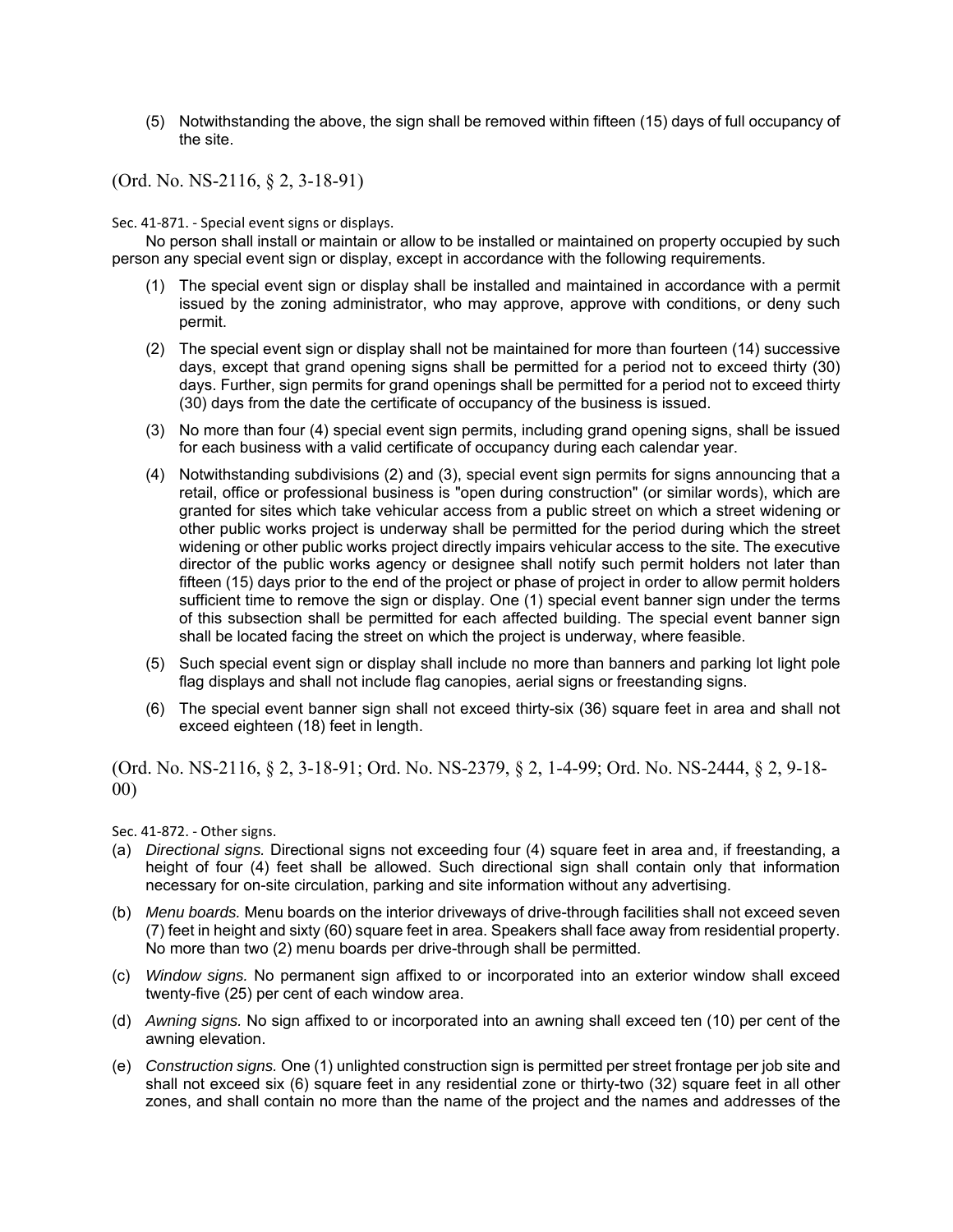contractors, architects, engineers, landscape architect, financing company or developer. Such sign shall be removed within thirty (30) days of building permit final approval or issuance of a certificate of occupancy for the project.

- (f) *Service station signs.* Signs for service stations shall comply with the provisions of this article for freestanding and wall signage and shall include signs required by law, but shall not exceed the minimums set by law subject to sign placement requirements and review as set forth in this part. In addition, the following signage is permitted:
	- (1) *Island canopies.* One (1) sign per street frontage shall be permitted. Canopy signage shall not exceed twenty (20) square feet in area. Canopy sign copy shall be limited to business name and logo only. Signage may be internally illuminated.
	- (2) *Spandrel signs or canopy support signs.* The signs shall not exceed twenty (20) per cent of the spandrel area. The spandrel sign copy shall be limited to business name and logo only. Spandrel signage may be internally illuminated.
	- (3) *Pump or dispenser signs.* Pump or dispenser signs shall be limited to business or fuel identification, operational instructions, and state required information.
	- (4) *Convenience signs.* Signage designated to assist customers, such as "Please Pull to Forward Pumps" or "Please Pay Cashier Before Pumping Gas" shall be architecturally integrated with the structure to which it is being applied and not exceed four (4) square feet in sign area.
- (g) *Signs over public right-of-way.* No sign shall extend over the public right-of-way, except signs on a marquee, canopy or awning which shall project no closer than two (2) feet from a curb.
- (h) *Exterior telephones.*
	- (1) To maintain an image of professionalism, side panels on pay phones must relate solely to phone identification and/or the business name or logo of the pay phone company provider. No advertising of products, services or special events are allowed. Side panels must be composed of materials which allow for cleaning and removal of graffiti without deterioration of color or surface appearance of the enclosure. Service providers will be responsible for keeping side panels clean and free of graffiti. All enclosures at a location must be of the same type with side panels of the same color. All enclosures must be U.L. listed and all light fixtures operational if units are wired for lighting. Vandalized enclosures/side panels requiring repairs must be replaced within one (1) business day of notification to the service provider.
	- (2) Signage indicating the location of a pay phone may not be placed on the site or extend above the phone cabinet unless deemed necessary due to public safety concerns as determined by the chief of police. In such instances, said signage is limited to the international telephone symbol.
	- (3) Phone identification attached to a building or structure is not permitted.
	- (4) Phones may not be used to advertise on- or off-site business activities.

(Ord. No. NS-2374, § 5, 12-7-98)

Secs. 41-873—41-879. - Reserved. DIVISION 3. - PLANNED SIGN PROGRAMS<sup>[14]</sup>

### Footnotes:

--- (**14**) ---

**Editor's note—** Ord. No. NS-2116, § 3, adopted Mar. 18, 1991, repealed former Div. 3, §§ 41-880—41- 886, relative to penal provision pertaining to on-premise signs, and enacted similar new provisions in lieu thereof as §§ 41-880—41-884. Formerly, such provisions derived from Ord. No. NS-1721, § 1, adopted Apr. 2, 1984.

### Sec. 41-880. - General requirements.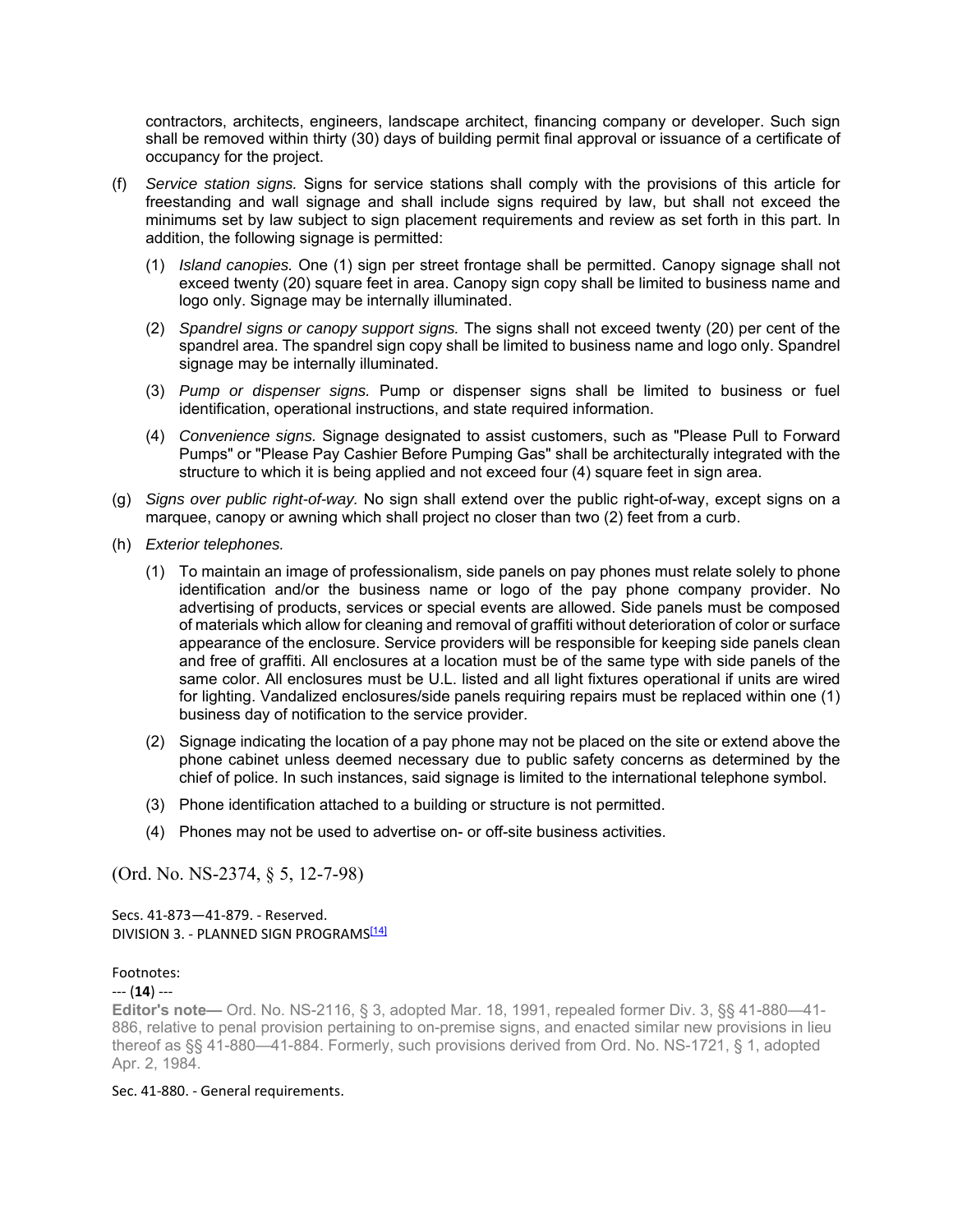- (a) A planned sign program shall be adopted for multitenant development and shall include criteria for freestanding, wall and directional signs, as applicable, for each individual development.
- (b) No permit shall be issued for any sign in or for a multitenant development, except pursuant to an approved planned sign program in accordance with this article.
- (c) A planned sign program for existing multitenant developments that do not have an approved planned sign program shall be adopted prior to the issuance of any additional sign permits in such development. Such planned sign program shall follow the implied sign program or predominant pattern of sign type and configuration in use in the existing development.

(Ord. No. NS-2116, § 3, 3-18-91)

Sec. 41-881. - Application.

Application for a planned sign program shall be filed by, or with written consent of, the property owner. An application shall be filed and reviewed in the same manner as an application for a sign permit pursuant to Division 4.

(Ord. No. NS-2116, § 3, 3-18-91)

Sec. 41-882. - Standards of approval.

(a) A planned sign program shall satisfy the following standards:

- (1) All of the signs are consistent with the purpose, spirit and intent, as well as the specific minimum standards, of this article.
- (2) All of the signs are harmonious and visually related to each other through the incorporation of common design elements.
- (3) The signs are architecturally integrated with the buildings to which they are appurtenant.
- (4) The signs do not adversely affect nearby land uses or obscure the view of other signs which conform to this article.
- (b) A planned sign program as submitted by an applicant may be approved subject to conditions designed to bring it into compliance with the purpose, spirit and intent of this article. No conditions unrelated to signage shall be imposed. However, approval may be more restrictive than Division 2 of this article.

(Ord. No. NS-2116, § 3, 3-18-91)

Sec. 41-883. - Procedures.

Applications for planned sign programs shall be decided in the same manner as sign permits subject to the right of appeal by any aggrieved applicant to the planning commission. No public hearing shall be required, but the zoning administrator or the planning commission may send such notices of the pending action and receive such comment to and by surrounding property owners and occupants or other interested persons as they deem appropriate. The decision of the planning commission shall be final.

(Ord. No. NS-2116, § 3, 3-18-91)

Sec. 41-884. - Amendments.

(a) An application for an amendment to an approved planned sign program may be made at any time, subject to the same limitations, requirements and procedures as apply to an original application, except that tenants whose signs are addressed by the amendment application need the property owner's consent to file such application. Sign program amendment review shall consider existing signs prior to approval or denial of program change.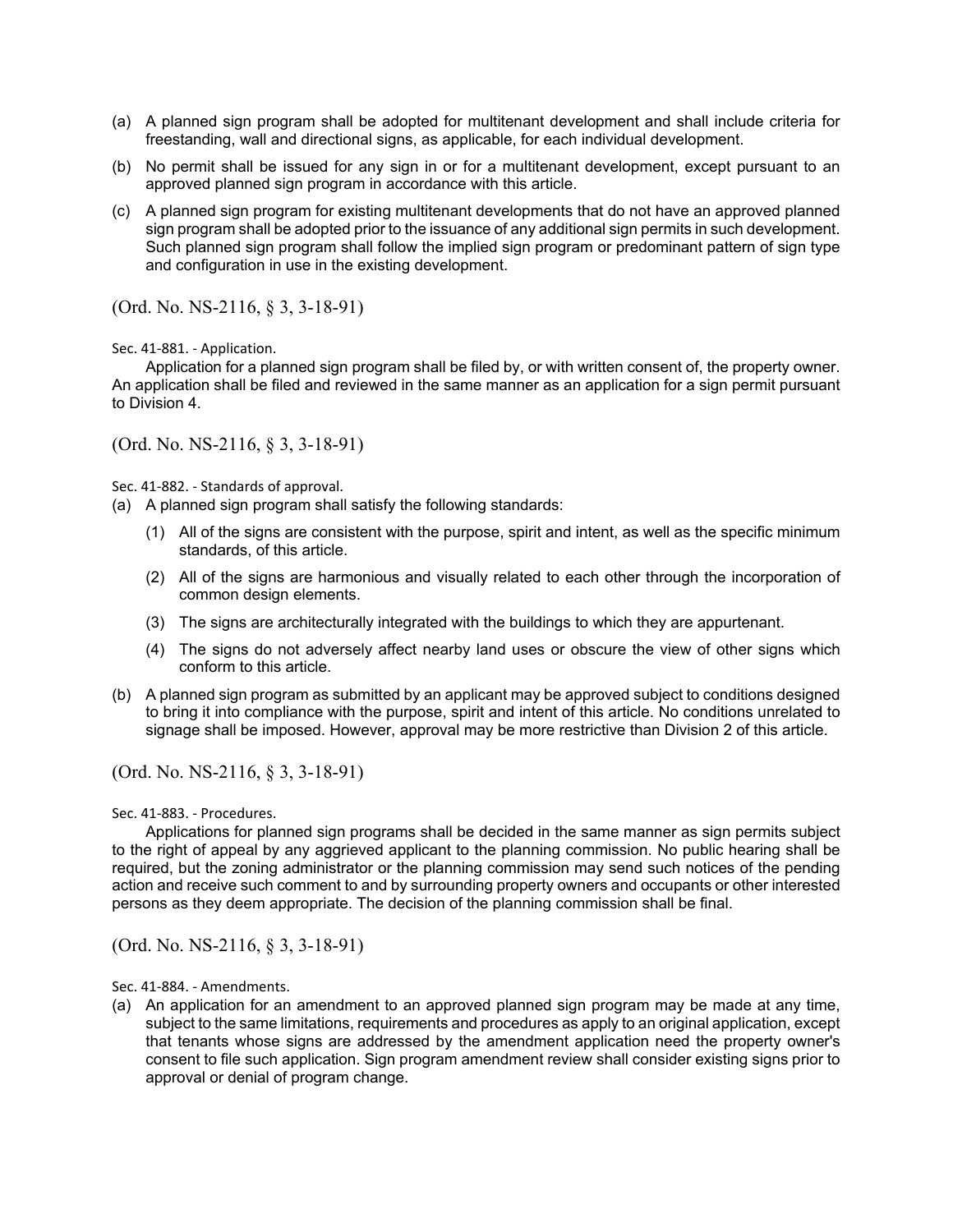(b) The change of copy on a sign, or the substitution of one (1) sign for another, shall not require an amendment to a planned sign program if the change or substitution is limited in effect to changing the identification of a business activity only, and the new or altered sign conforms in all other respects to the approved planned sign program.

(Ord. No. NS-2116, § 3, 3-18-91)

Sec. 41-885. - Regional planned sign program.

- a) Definitions:
	- 1. Regional commercial center A large commercial complex containing a variety of stores, restaurants and other businesses housed in a series of connected and/or adjacent buildings within an integrated campus that shares common areas and parking facilities, and which fronts onto one or more freeways. Said center must be located on a site of no less than fifteen (15) acres.
	- 2. Regional automobile dealership An automobile dealership licensed by the state that sells new or used automobiles or other motor vehicles in conjunction with new automobiles to the general public on an integrated site which fronts onto one or more freeways or is on a site which is located within three hundred (300) feet of the point where a freeway exit centerline intersects with a city street.
	- 3. Regional attraction A large cultural or educational establishment such as a museum or zoo, or other establishment that blends education, entertainment, and/or amusement, and which fronts onto one or more freeways. Said attraction must be located on a site of no less than five (5) acres.
- b) Eligibility for a regional planned sign program:
	- 1. The sign program is proposed for a site that is a regional commercial center, regional automobile dealership, or regional attraction.
	- 2. The site does not abut property zoned or used for residential uses.
- c) Signage and other on-premise advertising must meet the provisions of the sign code meant to protect the health, safety, and welfare of residents and workers in the immediate vicinity; signage shall be limited to only advertising on-site business activities. All signage must comply with the provisions of sections 41-860 and 41-861 of this chapter except as noted within those sections pursuant to approval of a regional planned sign program described in this section.
- d) The provisions of this section shall be applied in conjunction with chapter 41, article XI, "On-Premise Signs" of this Code, provided however, in the event of a conflict between the provisions within this section and the remainder of the City of Santa Ana Sign Ordinance as outlined in chapter 41, article XI, "On-Premise Signs," the provisions of this section shall prevail.
- e) Electronic message displays may be permitted in regional planned sign programs subject to the following conditions:
	- 1. The display(s) shall comply with the following requirements:
		- A. Be oriented in a way that:
			- i. Minimizes visual and light-emitting intrusion onto properties zoned or used for residential purposes; and,
			- ii. Maximizes visibility from adjacent or nearby freeway corridors.
		- B. Produce a maximum 0.3 foot-candles over ambient light levels.
		- C. Include a means of ensuring additional flexibility in reducing light levels upon request by the city.
		- D. Provide a means of limiting excessive light or glare.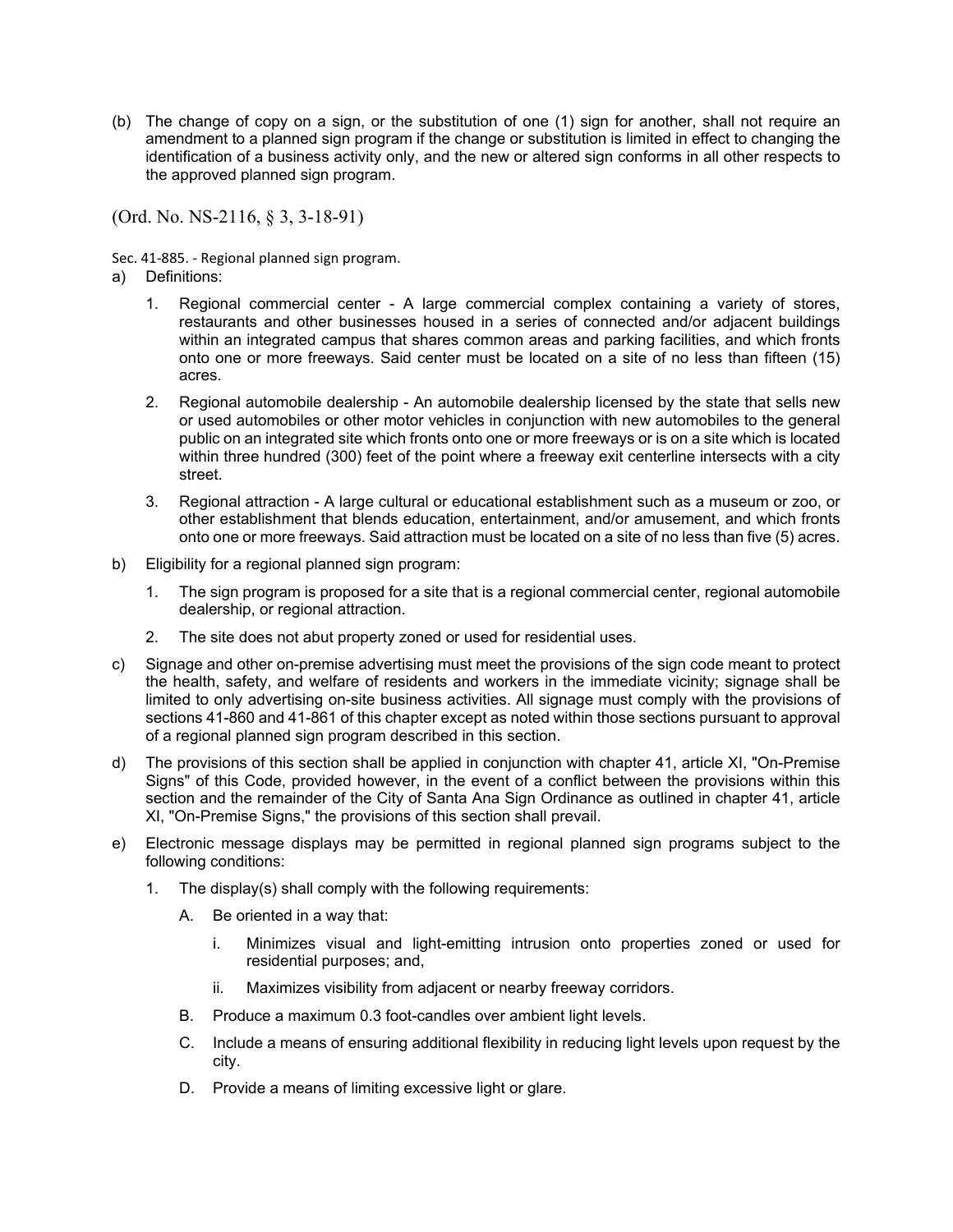- E. Have automatic diming capabilities.
- 2. The sign copy shall comply with the following requirements:
	- A. Where screen transitions are used, such transitions shall not give the appearance of moving text or images, and should use smooth effects, such as fades, rather than abrupt transitions. The sign copy shall not use flashing, intermittent or moving lights or produce the optical illusion of movement.
	- B. Each sign copy shall be displayed for a minimum of eight (8) seconds.
- 3. No electronic message display shall be located on a ground sign within fifty (50) feet of a traffic signal or sign, or placed in a location that would not maintain safe conditions for motorists, pedestrians, or cyclists as determined by the public works agency.
- 4. The property owner shall comply with Santa Ana Municipal Code section 41-638.2, establishing standards for graffiti abatement.
- 5. The property owner shall provide the city and the public a designated phone number and email address for emergencies or complaints that will be accessible 24 hours a day, seven days per week.
- 6. In addition to their on-premise advertising and identification purposes, the signs must make available a minimum amount of display time to be used for public service announcements or warning signs as requested and provided by the city of Santa Ana. Such minimum time will be established as a condition of approval for the regional planned sign program.
- 7. The sign shall comply with any and all federal, state and local laws, regulations and permitting requirements.
- f) A regional planned sign program may be submitted by an applicant representing or owning the project site or may be required for a development project when the Planning Director or his or her designee determines that such a sign program is necessary because of special project characteristics.
- g) Applications for regional planned sign programs shall be accompanied by photo simulations of all proposed signage showing daytime and nighttime conditions in addition to standard forms, exhibits, and other materials requested by staff as required for a complete submittal.
- h) Every application under this chapter for a regional planned sign program or appeal to the city council shall be accompanied by a filing fee. No application shall be accepted for filing without the required fee, except that all governmental agencies are exempted from the fee requirement. The city council shall from time to time by resolution adopt a schedule of fees to be charged, a copy of which shall be maintained in the office of the planning department.
- i) An application to permit a regional planned sign program must be approved by the Planning Commission and be reviewed subject to compliance with the following sections of the Santa Ana Municipal Code:
	- 1. 41-633, requiring forms, descriptions, notification of surrounding property owners, and signature(s) from recorded property owner(s), as applicable;
	- 2. 41-635 through 41-637, scheduling for public hearing, providing notice of hearing, and continuances;
	- 3. 41-642, reviewing the decision of the planning commission by the city council;
	- 4. 41-645 and 41-646, processing appeals;
	- 5. 41-647 and 41-647.5, utilizing such permits and violations of such permits;
	- 6. 41-649, modifying such permits; and
	- 7. 41-651, revoking of such permits.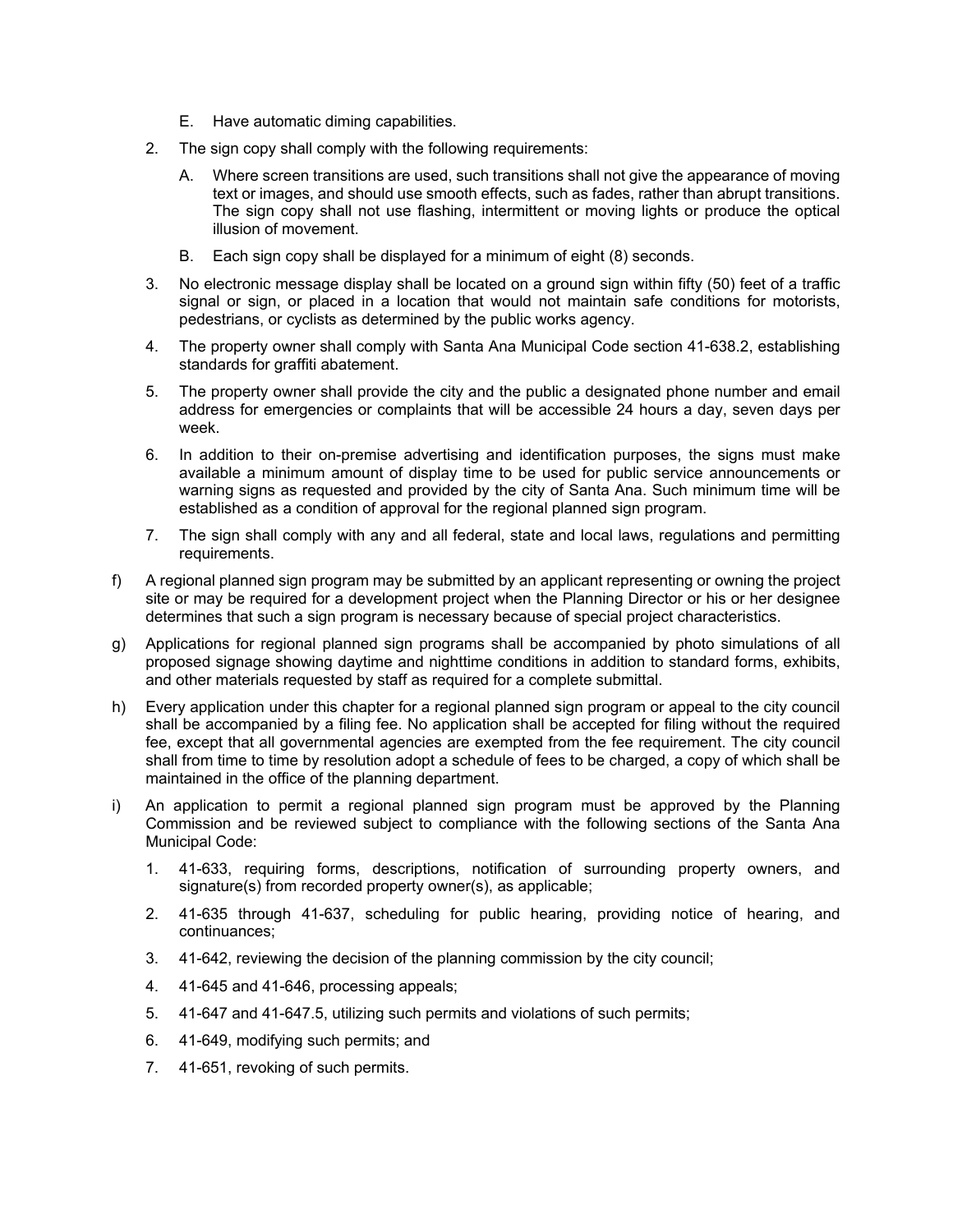- j) In granting or denying a regional planned sign program, the planning commission shall make the following findings of fact and may impose conditions, restrictions or limitations as the commission may determine to be necessary to meet the general purpose and intent of this chapter and to ensure that the public health, safety and welfare are being maintained. Findings shall be made and conditions may be imposed to confirm that:
	- 1. The scale and intensity of the proposed signage is consistent and harmonious with surrounding land uses and does not create conditions that could contribute to visual or physical blight, intrusion, or similar incompatibilities.
	- 2. The location of the proposed signage will not contribute towards a hazardous environment for pedestrians, cyclists, or motorists on city streets or freeways.
	- 3. The proposed signage is compatible with the scale, intensity, and site development characteristics on which it is proposed. Scale, intensity, and site development characteristics may be determined by:
		- A. Height of existing or proposed buildings on-site;
		- B. Quantity of freestanding buildings, facades, and street frontages;
		- C. Scale of buildings as they relate to pedestrian and vehicular access, surrounding land uses, and transportation corridors;
		- D. Visibility from streets, highways, pedestrian areas, rail corridors, bikeways, other transportation routes, parks, and other public spaces;
		- E. Architecture, color(s), material(s), illumination, and other site characteristics; and nature of business activities conducted on-site; and,
		- F. Visibility from any property used or zoned for residential purposes.
- k) Appeals from decisions of the planning commission, extensions, time limits, and modifications to such regional planned sign programs must be conducted in a manner in accordance with chapter 41, article v, division 1 of the Santa Ana Municipal Code.

(Ord. No. NS-2861, § 5, 5-6-14)

Secs. 41-886—41-889. - Reserved. DIVISION 4. - SIGN PERMITS<sup>[15]</sup>

## Footnotes:

### --- (**15**) ---

**Editor's note—** Ord. No. NS-2116, § 4, adopted Mar. 18, 1991, repealed former Div. 4, §§ 41-890—41- 893, of this article, relative to sign permits for on-premise signs, and enacted similar new provisions in lieu thereof as Div. 4, §§ 41-890—41-894. Formerly, such provisions derived from Ord. No. NS-1721, § 1, adopted Apr. 2, 1984.

### Sec. 41-890. - Applications.

Applications for sign permits shall be filed by, or with the written consent of, the property owner on forms required by the zoning administrator and shall be accompanied by the following information:

- (1) A pictorial representation of, and other information about, the proposed sign, disclosing overall dimensions, dimensions of letters and figures, colors, materials, copy, and illumination or movement characteristics, if any.
- (2) A plan of the site on which the proposed sign is to be located showing the location of all existing or proposed signs subject to this article, buildings, parking areas and vehicular accessways.
- (3) A description of the type and dimensions of all other existing or proposed signs on the site which are subject to this article, relating each to the location shown on the site plan.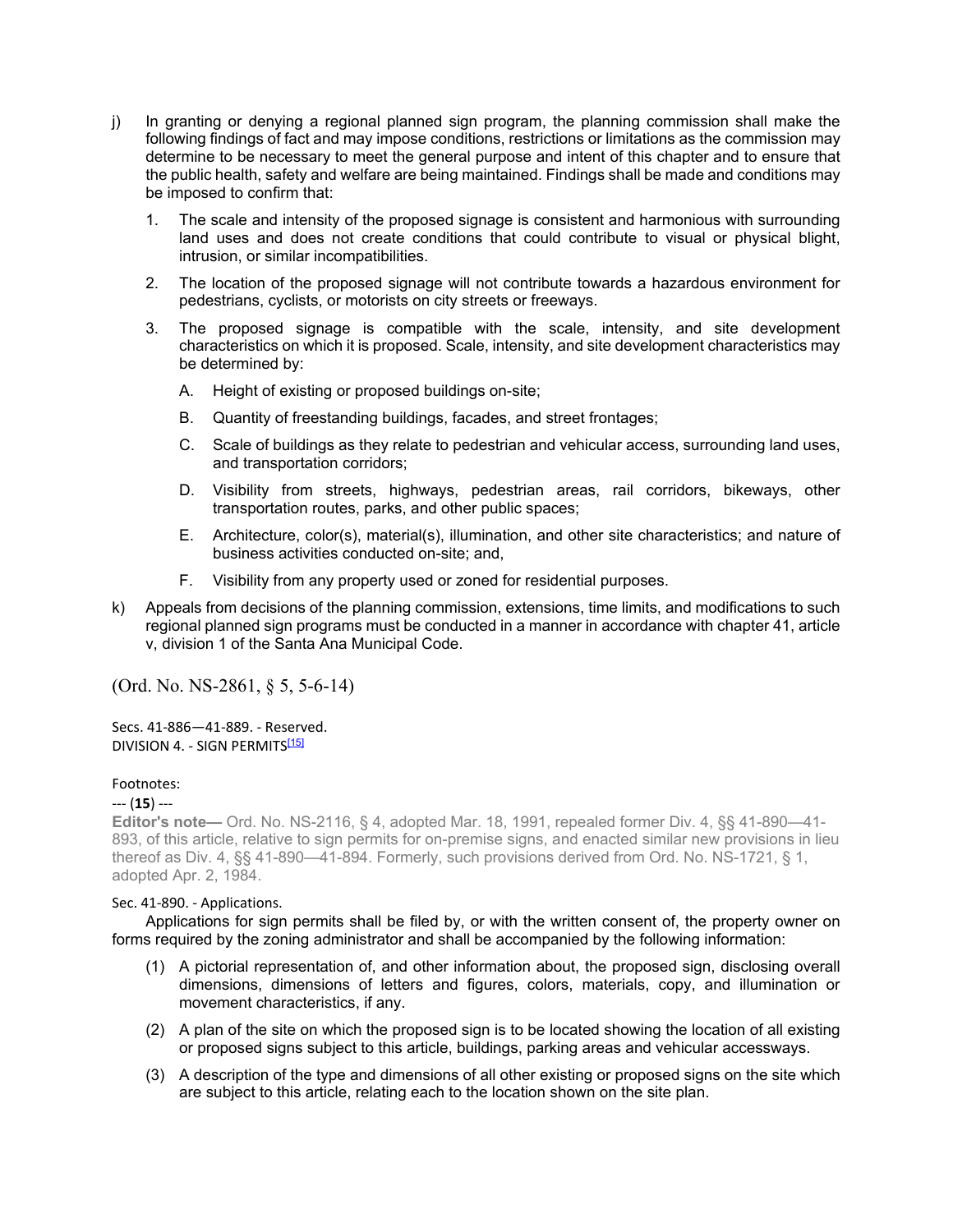(4) Such other information as the zoning administrator deems appropriate to determine compliance with the provisions of this article.

(Ord. No. NS-2116, § 4, 3-18-91)

Sec. 41-891. - Powers and duties for zoning administrator.

- (a) The zoning administrator shall determine whether the proposed sign or sign program is in compliance with this chapter, the provisions of this code and, in addition, where such property is located within a redevelopment project area, shall consider the provisions of the applicable redevelopment plan and any applicable development agreement approved by the city or the Santa Ana Redevelopment Agency. In addition, the zoning administrator shall determine whether or not the purposes and objectives of this chapter have been met and, in that regard, may impose conditions more restrictive than this article to assure that the purposes and objectives of this chapter will be realized. Consideration may be given to site plans, landscaping, general design and development, setback, relationship of such factors to existing development in immediate or surrounding areas, as well as proposed future development in surrounding or immediate areas as indicated on the general plan or any specific plan of the city and any applicable redevelopment plan. Interior design of buildings shall not be considered except as related to the foregoing; nor shall conditions be imposed to require signs obviously incongruous with the property or surrounding areas.
- (b) The zoning administrator, in compliance with the foregoing, may approve, conditionally approve subject to modifications, or disapprove any application for a sign permit to relocate, erect, alter or expand any sign or sign structure subject to the following standards:
	- (1) Such approval does not constitute a special privilege nor available to others in the same circumstances.
	- (2) Such approval is in substantial compliance with the general plan and with any applicable redevelopment or specific plan of the city and any applicable development agreement approved by the city or the Santa Ana Redevelopment Agency.
	- (3) The nature, condition and development of adjacent uses, buildings and structures have been considered, and no approval shall be granted where such approval will adversely affect or be materially detrimental to such adjacent uses, buildings or structures.
	- (4) The sign placement, scale, shape, illumination, size, colors, letter styles, or other design aspect are architecturally appropriate and compatible in relation to the development on and adjacent to the site of the proposed sign. Site development, landscaping, construction, color and material of exteriors, other signs, exterior lighting, uses, occupancy, density, and the entire development plan shall be considered prior to sign approval.

(Ord. No. NS-2116, § 4, 3-18-91)

Sec. 41-892. - Determination by zoning administrator.

If the decision of the zoning administrator should be to approve the sign plans as submitted with only insignificant or minor changes, a permit shall be issued. Otherwise, the zoning administrator shall make no decision until notice to the applicant, giving fourteen (14) days to appear and present evidence on his/her behalf, is made and given. Zoning administrator hearings shall not require notice to anyone other than the applicant. The decision of the zoning administrator shall be final and conclusive and effective five (5) city business days after giving of notice thereof, unless within such five (5) city business days an appeal in writing is filed with the secretary of the planning commission by the applicant.

(Ord. No. NS-2116, § 4, 3-18-91)

Sec. 41-893. - Hearing before the planning commission.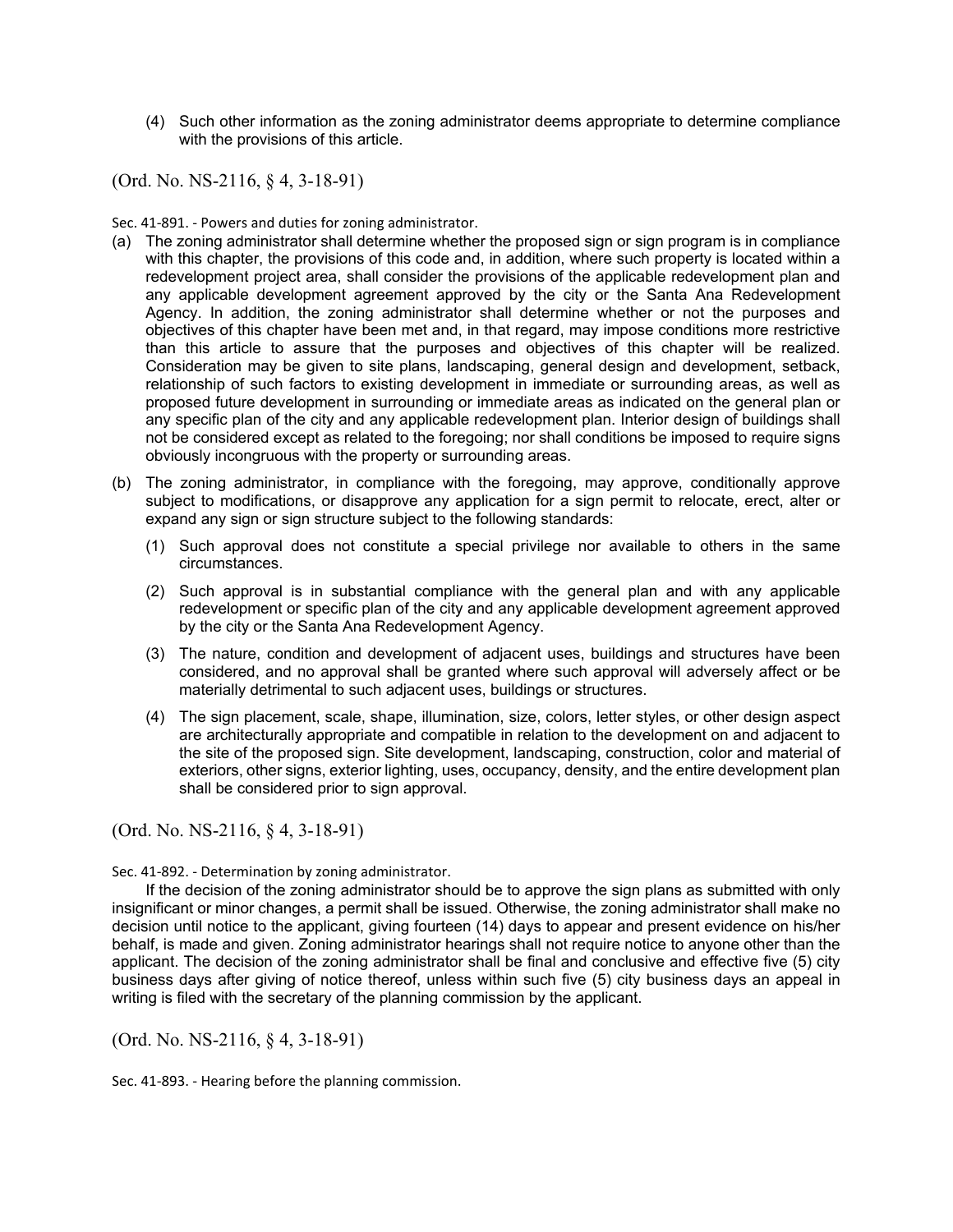All appeals shall be heard by the planning commission at a public hearing within thirty (30) days of the notice of such appeal, and on at least ten (10) days prior written notice to the applicant and appellant and any person requesting notice of the time and place of such hearing. No other notice of such hearing is required. Such notice of hearing may be waived by any person entitled thereto. The planning commission, in making its determination, shall consider the record before the zoning administrator and such additional evidence deemed relevant and received by it at such hearing. The planning commission, in making such determination, shall be governed by the terms and provisions of this article, and its decision shall be final and conclusive.

(Ord. No. NS-2116, § 4, 3-18-91)

## Sec. 41-894. - Removal of temporary signs.

In any case where a permit is issued for a sign or advertising display to be installed for a limited time only, the zoning administrator may require, as a condition of approval of the permit, that the applicant post a cash deposit, in amount of the estimated cost of removal of the sign but not to exceed five hundred dollars (\$500.00) refundable upon removal of the sign, and an agreement to permit the city to enter upon the site and remove and dispose of the sign in the event such sign is not removed when required to be removed.

(Ord. No. NS-2116, § 4, 3-18-91)

## DIVISION 5. - ILLEGAL AND NONCONFORMING SIGNS<sup>[16]</sup>

### Footnotes:

### --- (**16**) ---

**Editor's note—** Ord. No. NS-2116, § 5, adopted Mar. 18, 1991, repealed former Div. 5, §§ 41-895—41- 899, of this article, relative to planned sign programs for on-premise signs, and enacted new provisions in lieu thereof as Div. 5, §§ 41-895—41-900. Formerly, such provisions derived from Ord. No. NS-1721, § 1, adopted Apr. 2, 1984.

## Sec. 41-895. - Permit requirement.

Except as otherwise provided in this article, no person shall place, paint, erect, move, reconstruct, alter or display any sign structure or allow the same to be done on property occupied or controlled by such person, except in accordance with a permit issued for such sign pursuant to this article.

(Ord. No. NS-2116, § 5, 3-18-91)

Sec. 41-896. - Maintenance of signs.

No person shall allow any sign located on property owned, occupied or controlled by such person to remain in a condition of disrepair for a period of more than thirty (30) days. For purposes of this article, a sign shall be deemed to be in a condition of disrepair if it is in need of replacement of defective or missing parts, has a broken or damaged sign face, or is in need of repainting or cleaning in order to be brought into a reasonably sightly and legible condition.

(Ord. No. NS-2116, § 5, 3-18-91)

Sec. 41-897. - Nuisance abatement.

Any sign installed, altered or maintained in violation of any provision of this article constitutes a public nuisance and is subject to abatement pursuant to Chapter 17 of this Code.

(Ord. No. NS-2116, § 5, 3-18-91)

Sec. 41-898. - Nonconforming signs.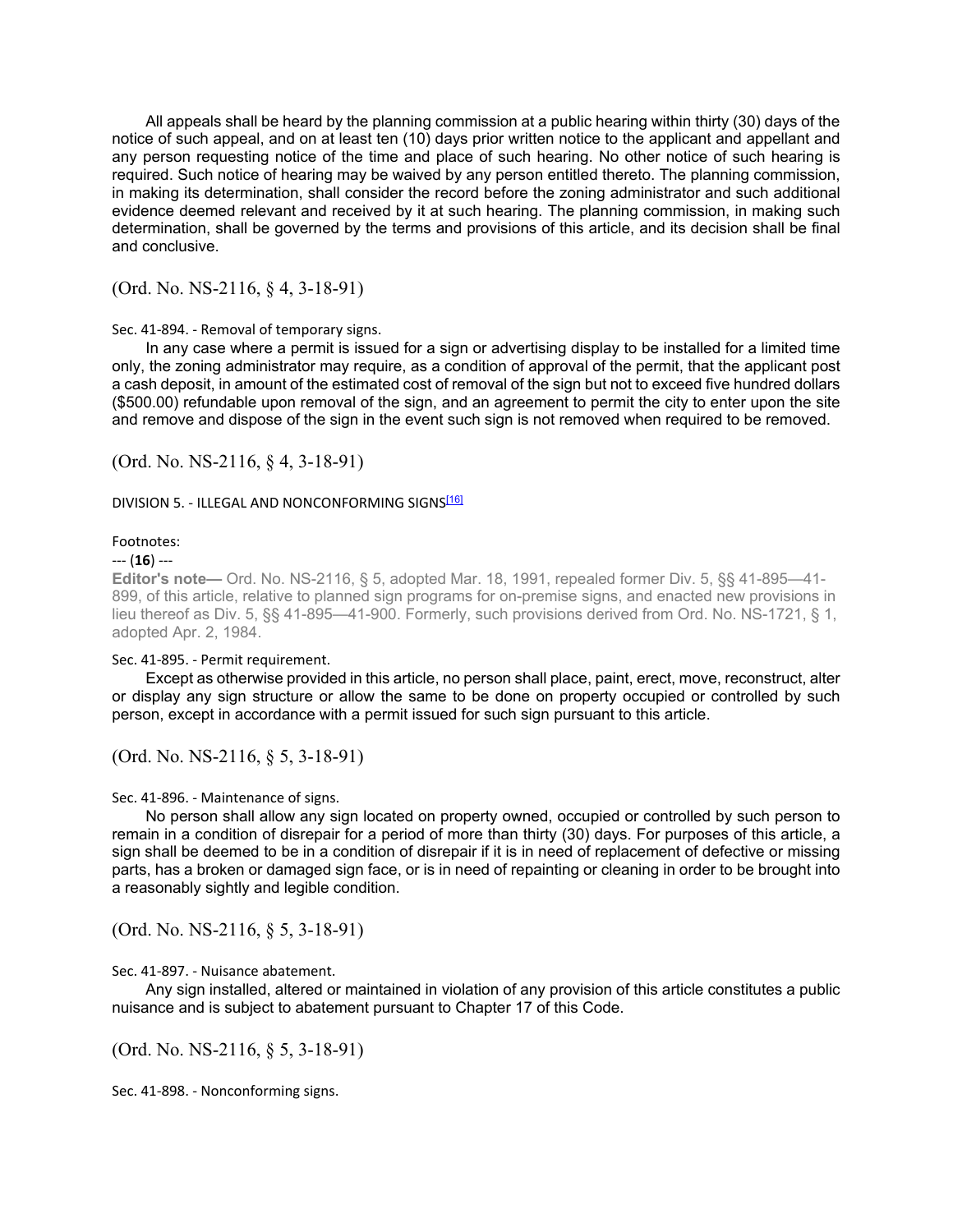- (a) A nonconforming sign may be maintained subject to the same restrictions as apply to nonconforming uses and buildings pursuant to Article VI of this chapter.
- (b) A nonconforming sign which is relocated on the same site to accommodate a street widening or other public works project shall retain its status as a nonconforming sign, provided the relocated sign is substantially the same as the sign existing prior to the relocation.

(Ord. No. NS-2116, § 5, 3-18-91)

Sec. 41-899. - Loss of nonconforming sign status.

Subject to section 41-898(b), a nonconforming sign becomes an illegal sign and must be removed, altered or changed to comply with all provisions of this article when:

- (1) The sign is structurally altered or expanded.
- (2) The sign has ceased, for a period of ninety (90) days or more, to identify or represent any occupant or activity actually located and operating on the site of the sign. For a multitenant nonconforming freestanding sign, the discontinued business sign shall be blanked out, and when fifty (50) per cent or more of the entire sign is blanked out, then the sign shall be removed or shall comply with the provisions of this part.
- (3) There is damage or destruction to the sign to the extent of more than fifty (50) per cent of the value of the sign.
- (4) The sign face or copy is changed, except that a sheet metal cabinet sign in conformance with an implied or explicit sign program may continue subject to all other provisions of this article.
- (5) The sign is located on a site on which the building exteriors are undergoing remodeling, renovation or rehabilitation.

(Ord. No. NS-2116, § 5, 3-18-91)

Sec. 41-900. - Prohibition of illegal signs.

No person shall install, construct or maintain an illegal sign.

(Ord. No. NS-2116, § 5, 3-18-91)

Secs. 41-901—41-999. - Reserved. DIVISION 6. - DEFINITIONS<sup>[17]</sup>

### Footnotes:

### --- (**17**) ---

**Editor's note—** Ord. No. NS-2116, § 6, adopted Mar. 18, 1991, repealed Div. 6, §§ 41-1000—41-1010, relative to sign standards and regulations for on-premise signs, and enacted new provisions in lieu thereof as Div. 6, § 41-1000. Formerly, such provisions derived from Ord. No. NS-1721, § 1, adopted Apr. 2, 1984; Ord. No. NS-1860, § 13, adopted Sept. 15, 1986; and Ord. No. NS-1986, § 4, adopted Dec. 19, 1988.

## Sec. 41-1000. - General.

The words and phrases used in this article shall be construed as defined in this division, unless the context clearly required otherwise. Unless specifically defined in this article, the definitions set forth in other provisions of this Code shall likewise apply to this article.

- (1) *Aerial sign:* A free floating balloon, kite, or similar object not directly secured to property within the city.
- (2) *Alter:* To change the copy, color, size, shape, illumination, position, location, construction or supporting structure of a sign, not including ordinary maintenance.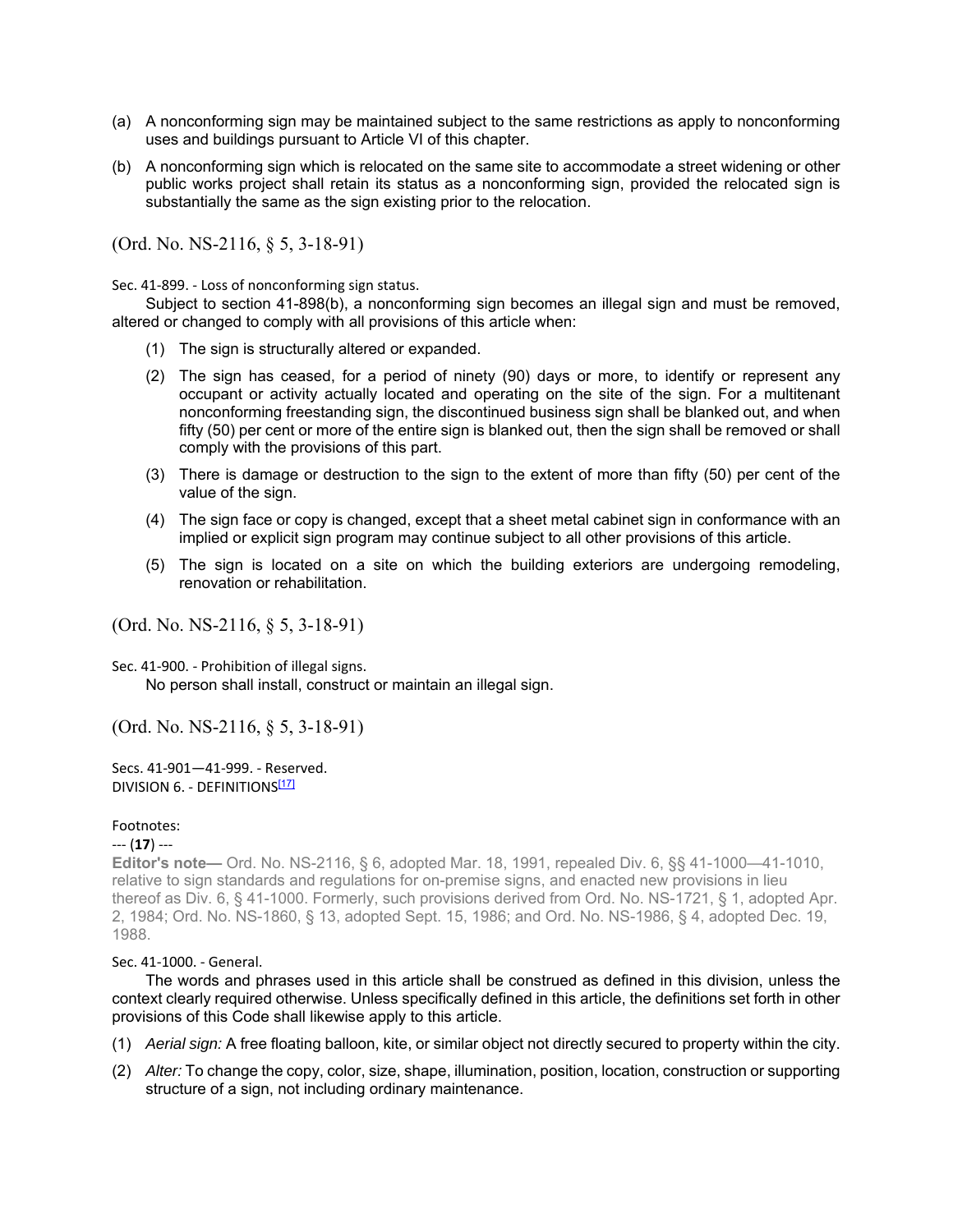- (3) *Area of a sign:* The entire area within a single continuous perimeter composed of squares or rectangles that enclose the extreme limits of writing, representation, logo, or any figure of similar character, together with any frame, background area, structural trim, or other material or color forming an integral part of the display or used to differentiate such sign from the background against which it is placed. The supports or uprights on which any such sign is supported shall not be included in determining the sign area. The area of signs with two (2) faces shall be considered to be the area of the largest face. The area of signs with three (3) or more faces shall be considered to be the area of the largest face or one-half  $(\frac{1}{2})$  the area of all of the faces, whichever is less.
- (4) *Awning sign:* A sign affixed to or imprinted on a temporary shelter composed of nonrigid material on a supporting framework, affixed to the exterior wall of a building.
- (5) *Business activity:* An enterprise offering goods, services, or other consideration to the public, in legal occupancy of a site or of a specific portion of a site and under separate and distinct management from any other enterprise located on the same site.
- (6) *Business frontage:* The horizontal dimension of a building or individual business elevation measured at ground level.
- (7) *Canopy sign:* A sign affixed to any permanent architectural projection extending over a door, entrance, window, or outdoor service area.
- (8) *Changeable copy sign:* A sign or portion thereof which copy is changed manually or electrically, such as readerboards and electronic message boards, without altering the face or surface.
- (9) *Construction sign:* A sign at the site of a construction project which identifies the project and/or the persons or firms involved in it.
- (10) *Directional sign:* A sign erected for the purpose of facilitating or controlling the efficient and safe movement of pedestrians or vehicles on private property and containing only directional information and no advertising.
- (11) *Elevation:* The visible vertical plane of the side of a building from ground level to the roof line.
- (12) *Elevation, primary:* The side of a building directly abutting either a street or a parking area. A business owner may choose which elevation is considered the primary elevation, except that in a multitenant building the elevation which is contiguous to other businesses shall be the primary elevation.
- (13) *Elevation, secondary:* Any elevation of a building not determined to be a primary elevation.
- (14) *Flag canopy:* A line of flags, or a series of lines of flags, suspended above a site.
- (15) *Freestanding sign:* A sign standing directly on the ground that is independent from any building or other structure.
- (16) *Frontage:* The length of a property line along the street that forms its boundary.
- (17) *Frontage, primary:* A frontage which is either abutting a major arterial or is longer than other frontages on lots having two (2) or more frontages.
- (18) *Frontage, secondary:* On a lot with frontage on two (2) or more streets, all frontages except that frontage designated as the primary frontage.
- (19) *Gross leasable space:* A single leasable space regardless of number of tenants or leases within the space.
- (20) *Height of sign:* The overall height of the sign above the top of the curb grade.
- (21) *Illegal sign:* A sign which does not conform to the requirements and standards of this article and which is not a nonconforming sign as hereinbelow defined.
- (22) *Implied sign program:* The predominant pattern of signs within a commercial center which does not have an adopted sign program.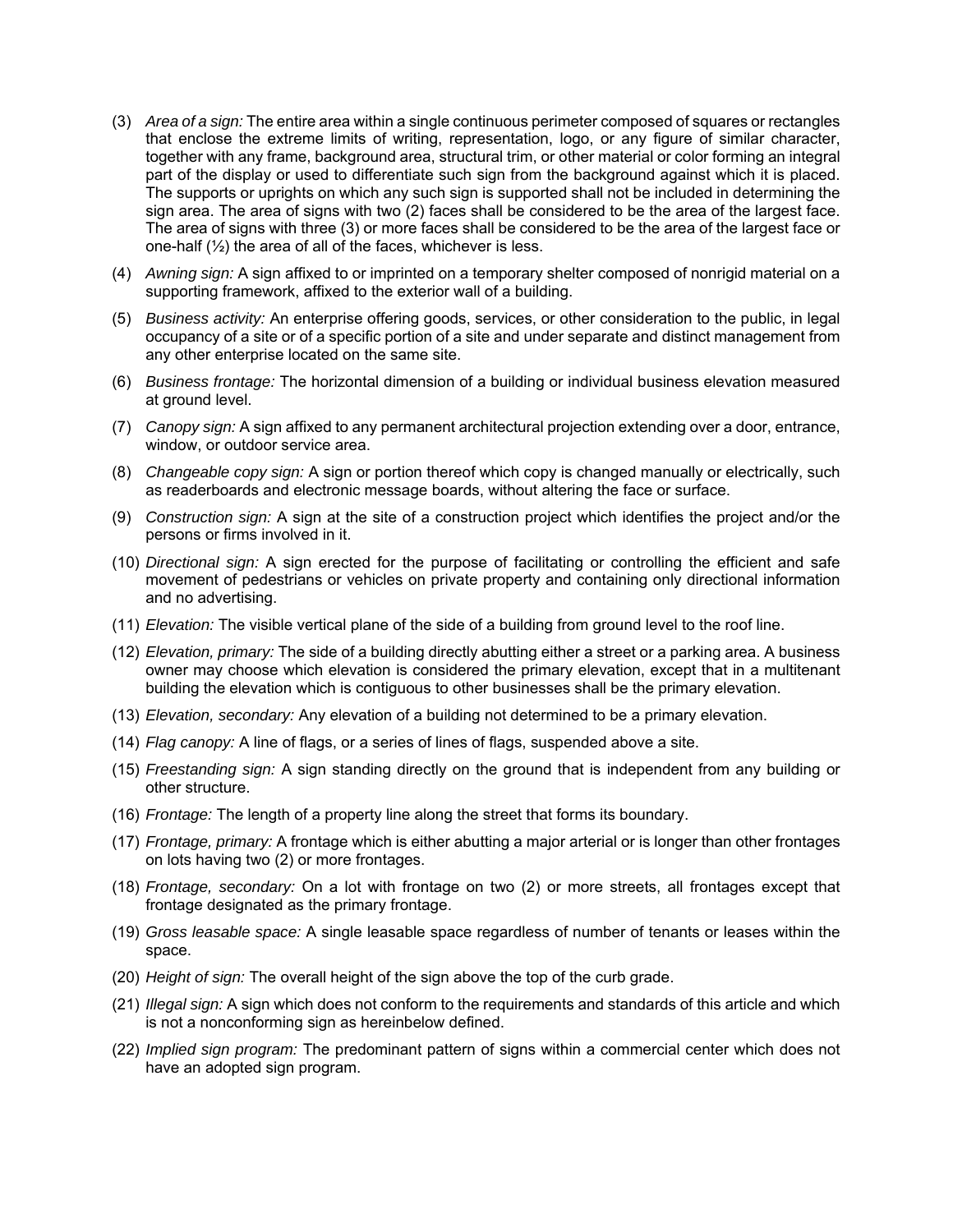- (23) *Incidental sign:* A sign conveying information that includes, but is not limited to, hours of operation, delivery information, credit cards accepted, and open/closed signs.
- (24) *Integrated development site:* Any commercial site, regardless of the number of lots or individual tenants, that is developed with common parking,layout, architecture or design features.
- (25) *Item of information:* A word, figure, logo, abbreviation, or other symbolic representation.
- (26) *Logo:* A design of letters or symbols used as a trademark or for identification in lieu of, or in conjunction with, other signs.
- (27) *Lot line:* A line that separates two (2) lots.
- (28) *Marquee sign:* A sign affixed to a permanent projection extending from the building or beyond the wall of the building.
- (29) *Monument sign:* A freestanding low profile sign with the sign width greater than the sign height and designed with a solid base and background.
- (30) *Multitenant development:* A development consisting of three (3) or more leasable spaces.
- (31) *Noncommercial sign:* A sign which is not any of the following:
	- a. A sign which is designed to promote the sale, lease, or exchange of goods, services, or property.
	- b. A sign which is designed to identify or attract attention to any place which sells, leases, or exchanges goods, services, or property.
	- c. A sign which is designed to identify or attract attention to any church or other place of worship, club, nonprofit facility, governmental office or facility, or other such place where a person, group of persons or organization is engaged in any activity involving interaction with the general public or a significant portion thereof, whether for income purposes or not.
	- d. A directional sign.
	- e. A construction sign.
- (32) *Nonconforming sign:* Any sign which at one time conformed to all applicable requirements and standards of this chapter, including all applicable permit requirements, but which subsequently ceased to so conform due to changes in such requirements and standards.
- (33) *Painted sign:* A sign painted directly on a building or on material which is then attached to a building.
- (34) *Parapet:* A protective wall or barrier projecting above any canopy, balcony, or roof.
- (35) *Permanent sign:* A sign constructed of weather-resistant material and intended for permanent use.
- (36) *Projecting sign:* A sign attached to a building with the face not parallel to the vertical surface of the building.
- (37) *Raceway:* A conduit to house electrical wires for signs and used to support and/or affix signage on a wall.
- (38) *Real estate sign:* A temporary sign pertaining to the sale, lease, or rental of land and/or buildings.
- (39) *Roof line:* The uppermost edge of the roof or the top of the parapet, excluding mechanical equipment screens, whichever is highest. Where a building has several roof levels, the roof line shall be the one belonging to that portion of the building on which the sign is located.
- (40) *Roof sign:* A sign which has a point of attachment to the roof of a building. Architectural projections, including mechanical equipment screens, above any parapet or roof line whose sole function is a background for signs shall be considered a sign structure. A sign on such an architectural projection shall be considered a roof sign.
- (41) *Sign:* Letters, figures, symbols, trademarks, or logos, with or without illumination, intended to identify any place, subject, person, firm, business, product, article, or merchandise. A sign includes all parts, materials, frames, and backgrounds.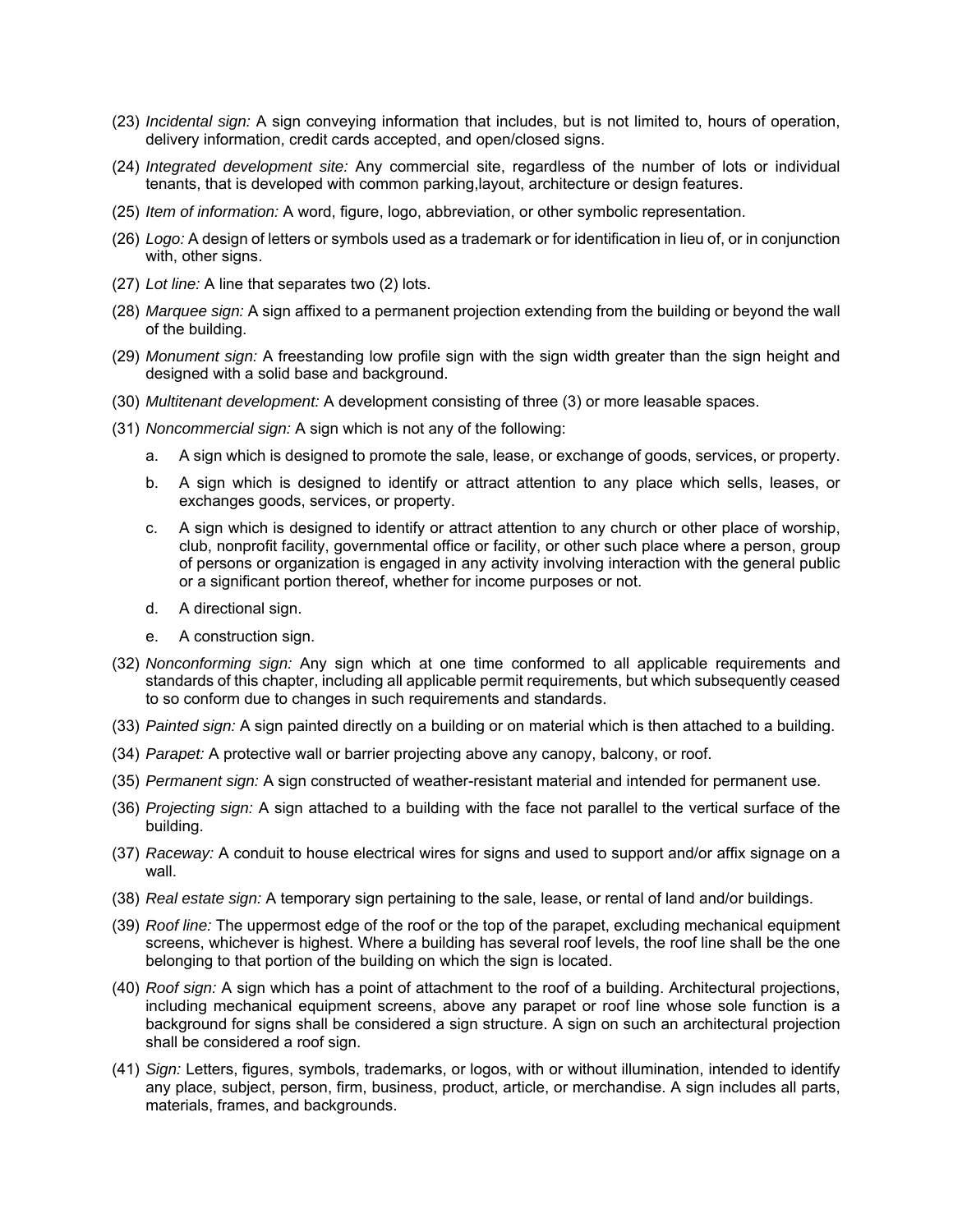- (42) *Signable area:* The area of the largest rectangular portion of a face of a building to which a sign is affixed or proposed to be affixed, which can be included within parallel, vertical and horizontal lines uninterrupted by significant architectural features of the building.
- (43) *Site:* A unit of land, together with all improvements thereon, determined as follows:
	- a. A unit of land which may be conveyed separately from any and all adjacent land without the requirement of approval of a tentative map pursuant to the Subdivision Map Act and Chapter 34 of this Code.
	- b. Two (2) or more buildings or business activities that are or will be related to each other physically or architecturally, such as by sharing off-street parking facilities, so as to form an integrated development, such as a shopping center, industrial park or office complex.
- (44) *Special event sign or display:* Signs or advertising displays or combination thereof which advertise or attract public attention to a special one-time event, the opening of a building or business activity, the sale or goods or services at discounted or otherwise specially advantageous prices, or similar event; but excluding signs pertaining to the sale, lease or rental of real estate.
- (45) *Temporary sign:* Any sign that is used only temporarily and is not permanently mounted.
- (46) *Under-canopy sign:* A sign that is suspended below a canopy or marquee perpendicular to the nearest elevation.
- (47) *Unshielded lighting:* An external illumination source which is exposed to view.
- (48) *Wall sign:* A sign which is attached parallel to or painted on a wall, including parapet or canopy fascia, or a building.
- (49) *Width of sign:* The total horizontal dimension of a sign, including all frames or structures.
- (50) *Window sign:* A sign that is attached to or is intended to be seen in, on, or through a window and is visible from the exterior of the window.

(Ord. No. NS-2116, § 6, 3-18-91)

Secs. 41-1001—41-1019. - Reserved. DIVISION 7. - RESERVED<sup>[18]</sup>

## Footnotes:

### --- (**18**) ---

**Editor's note—** Ord. No. NS-2803, § 17, adopted June 21, 2010, repealed the former division 7, §§ 41- 1020—41-1040 in its entirety, which pertained to downtown district signs, and derived from Ord. No. NS-2117, § 1, adopted March 18, 1991, and Ord. No. NS-2449, §§ 1, 3—9, 11, adopted October 16, 2000.

## Secs. 41-1020—41-1099. - Reserved.

## ARTICLE XII. - OFF-PREMISE COMMERCIAL ADVERTISING SIGNS

### DIVISION 1. - GENERAL PROVISIONS

### Sec. 41-1100. - Findings.

The city council finds and determines as follows:

- (1) Excessive commercial advertising signage within the city creates an unsightly appearance and has a blighting influence which is detrimental to the economic base of the city and to property values within the city.
- (2) Excessive distracting signage increases the hazards to motorists and pedestrians on the public right-of-way.
- (3) Commercial signs which identify or advertise goods, services or businesses which are sold or provided on the premises on which the sign is located serve a public purpose in assisting the public to locate desired goods, services or businesses and are a necessary incidental use of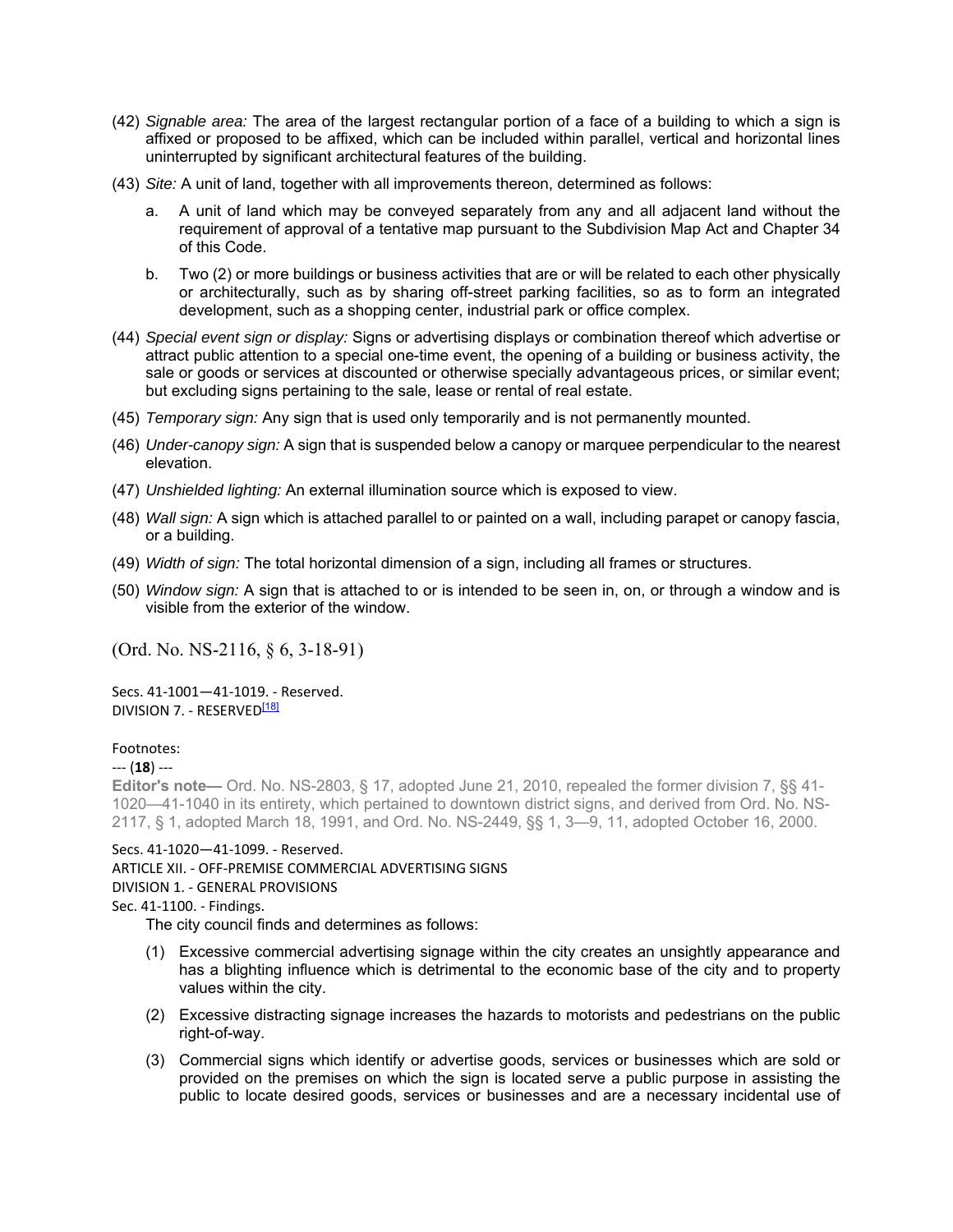business property, whereas off-premise commercial advertising is a business in itself which does not serve that public interest. Therefore, off-premise commercial advertising signs may be legitimately and reasonably subjected to different and more restrictive regulations than onpremise commercial advertising signs.

- (4) Billboards are installed and maintained primarily for the purpose of carrying commercial advertisements and may be legitimately and reasonably regulated as off-premise commercial advertising signs unless devoted exclusively to carrying noncommercial advertisements.
- (5) Commercial advertising signs are not compatible with areas devoted primarily to residential uses.
- (6) The city has adopted a general plan, five (5) redevelopment plans, and statements of goals and objectives which demonstrate a serious and comprehensive effort to promote the economic development of its commercial and industrial areas. A major part of this effort is concerned with the removal, limitation, or mitigation of those factors which contribute to an unattractive environment in the commercial and industrial areas, one of which is the presence of off-premise commercial advertising signs. Areas having special importance to the economic development of the city can be generally identified by reference to the general plan and the redevelopment plans.

# (Ord. No. NS-1722, § 1, 4-16-84)

## Sec. 41-1101. - Purposes.

The purposes of this article are as follows:

- (1) To preserve and improve the appearance of the city as a place to live, work, trade, do business and visit; protect the city from the blighting influence of excessive off-premise commercial advertising signage; and thereby preserve and enhance the economic base of the city and safeguard property values within the city.
- (2) To restrict off-premise commercial advertising signs so as to avoid increasing the hazards to motorists and pedestrians caused by excessive distracting signage.
- (3) To precisely identify areas where the installation of additional off-premise commercial advertising signs should be prohibited due to the importance of such areas to the environmental and economic development goals and objectives of the city.
- (4) To promote the relocation of existing off-premise commercial advertising signs to sites having less adverse effect on the city's goals and objectives, in accordance with Section 5412 of the Business and Professions Code of the State of California.
- (5) To preclude off-premise commercial advertising signs in the residential areas of the city.

(Ord. No. NS-1722, § 1, 4-16-84)

Sec. 41-1102. - Establishment of "critical development areas" and "improvement areas".

There are hereby established within the city certain areas designated and delineated as "critical development areas" or as "improvement areas" on that certain map adopted by ordinance of the city council and incorporated herein by reference. The boundaries of the areas thus established may be altered only by ordinance of the city council after the proposed alteration has been submitted to the planning commission for review and recommendation.

The "critical development areas" shall be designated and delineated as those areas of the city deemed to have paramount importance to the future economic growth and stability of the city.

The "improvement areas" shall be designated and delineated as those areas which are characterized by a heavy concentration of off-premise commercial advertising signs and which have a secondary importance to the future economic growth and stability of the city.

(Ord. No. NS-1722, § 1, 4-16-84)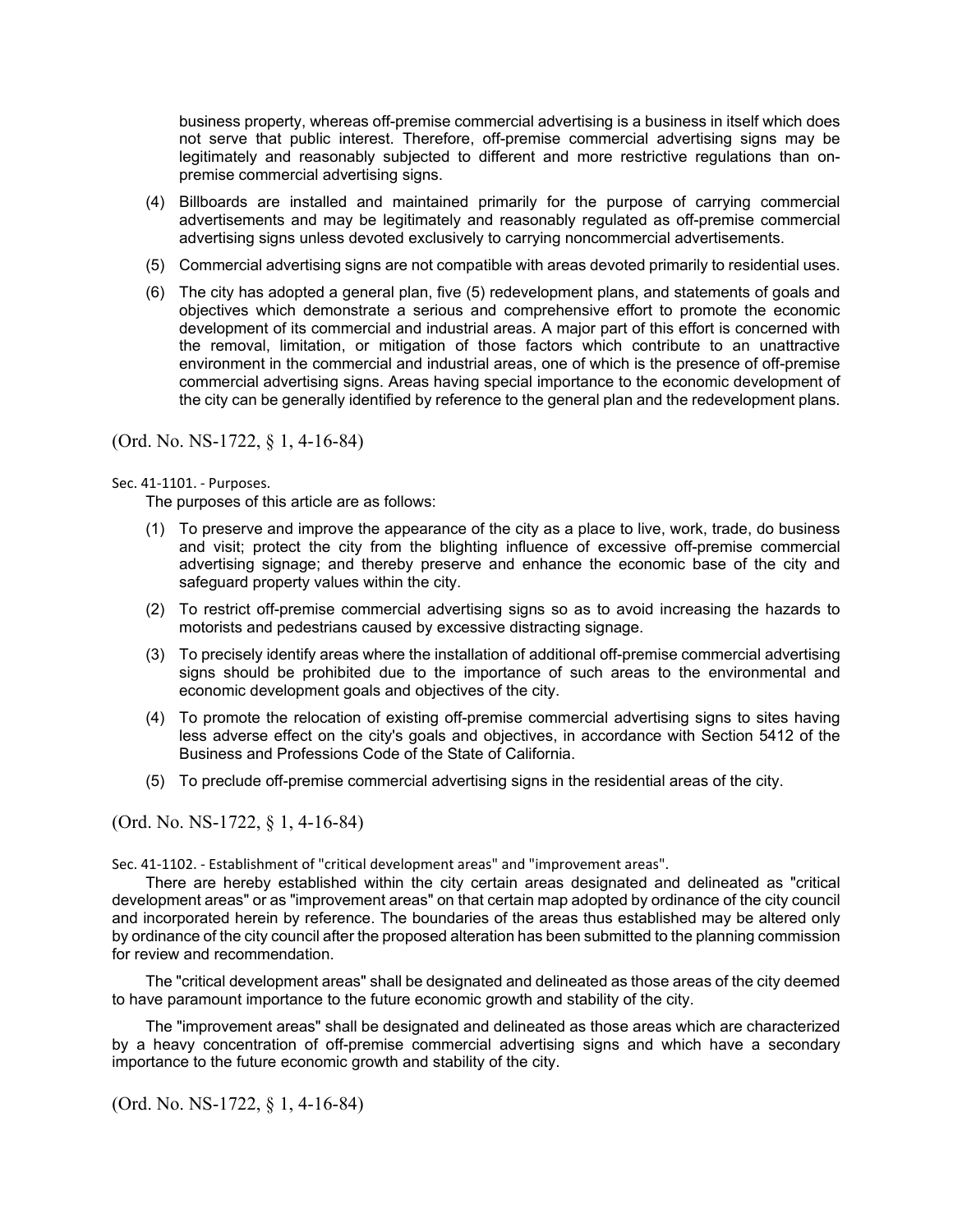Sec. 41-1103. - Definitions.

As used in this article, the following words shall have the following respective meanings:

- (a) *Outdoor advertising sign* means a sign, display, or device affixed to the ground or attached to or painted or posted on to any part of a building or similar permanent structure used for the display of an advertisement to the general public when viewed from outside of a building or similar enclosed area.
- (b) *Commercial advertisement* means any advertisement which has, as its primary purpose, the promotion of the sale of goods or services by a commercial business or enterprise to the public generally or any significant part thereof.
- (c) *Noncommercial advertisement* means any advertisement other than a commercial advertisement.
- (d) *On-premise advertisement* means any commercial advertisement which pertains solely to goods or services which are produced or offered for sale on the premises where the advertisement is displayed.
- (e) *Off-premise advertisement* means any commercial advertisement other than an on-premise advertisement.
- (f) *Off-premise commercial advertising sign* means any outdoor advertising sign which is not used exclusively for on-premise advertisements and/or noncommercial advertisements.
- (g) *Construct,* when used with reference to a sign, means to install, erect or place on the ground or on a building or structure or to affix, paint, or post on or to a building or structure.
- (h) *Relocate,* when used with reference to a sign, means to move a sign from one location to another or to remove a sign from one location and construct a similar sign at another location.

(Ord. No. NS-1722, § 1, 4-16-84)

Sec. 41-1104. - Reserved.

Sec. 41-1105. - Application to existing signs.

Any off-premise commercial advertising sign which was constructed in conformance with the requirements of this chapter as they existed at the time of such construction, but which is not in conformance with the requirements of this article, shall be deemed a legal nonconforming use for purposes of this chapter, and may be maintained subject to the restrictions and limitations imposed on nonconforming uses by this chapter. Such signs may be compelled to be removed through amortization subject to the requirements and limitations imposed by Sections 5412 through 5412.4 of the Business and Professions Code of the State of California, the provisions of which, as they may from time to time be amended, are incorporated herein by this reference.

(Ord. No. NS-1722, § 1, 4-16-84)

### Sec. 41-1106. - Fees.

The city council may, by resolution, establish fees for any or all of the administrative processes established by this article.

(Ord. No. NS-1722, § 1, 4-16-84)

Sec. 41-1107. - Commercial and noncommercial messages.

Nothing in this article shall be deemed to prohibit or restrict the use of any sign authorized by this article for any noncommercial message. No permit required for any sign under this Article shall be granted, conditioned, or denied based on the content of the message displayed by such sign, whether such message is commercial or noncommercial in nature.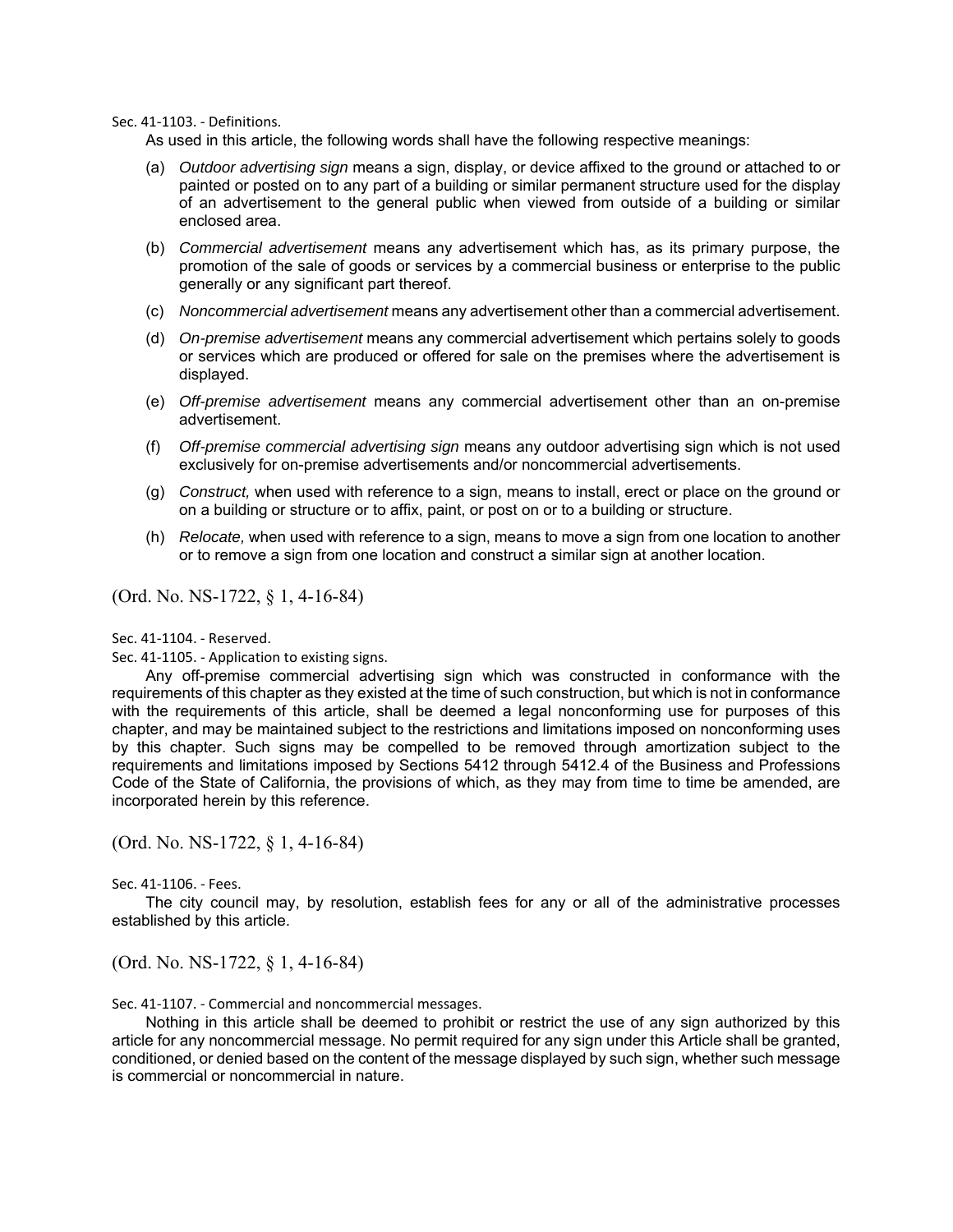(Ord. No. NS-1927, § 6, 9-8-87)

```
Secs. 41-1108—41-1109. - Reserved.
```
DIVISION 2. - PROHIBITIONS

Sec. 41-1110. - Permit requirement.

No off-premise commercial advertising sign shall be constructed, relocated or maintained without a permit for such sign issued in accordance with Division 3 of this article.

(Ord. No. NS-1722, § 1, 4-16-84)

Sec. 41-1111. - Exclusion from residential areas.

No off-premise commercial advertising sign shall be constructed in or relocated into any of the following use districts, including any of the following use districts combined with a PD, PRD, SD, or other suffix designation:

| A1               | (General Agricultural);                     |
|------------------|---------------------------------------------|
| <b>RE</b>        | (Residential Estate);                       |
| R1               | (Single-Family Residence);                  |
| R <sub>2</sub>   | (Multiple-Family Residence);                |
| R <sub>3</sub>   | (Medium-Density Multiple-Family Residence); |
| R <sub>3</sub> H | (High-Density Multiple-Family Residence);   |
| R4               | (Suburban Apartment);                       |
| P                | (Professional);                             |
| CD               | (Civic Development).                        |

(Ord. No. NS-1722, § 1, 4-16-84)

Sec. 41-1112. - Exclusion from critical development areas and improvement areas.

Except as provided in section 41-1130, no off-premise commercial advertising sign shall be constructed, relocated or maintained in any critical development area or in any improvement area.

(Ord. No. NS-1722, § 1, 4-16-84)

Sec. 41-1113. - Other location restrictions.

No off-premise commercial advertising sign shall be constructed, relocated or maintained:

- (a) Within seven hundred fifty (750) feet of a freeway right-of-way;
- (b) Within eight hundred (800) feet of a previously constructed off-premise commercial advertising sign, measured at a radius; or
- (c) Within three hundred (300) feet of any parcel of real property which is zoned or used for residential purposes.

(Ord. No. NS-1722, § 1, 4-16-84; Ord. No. NS-1927, § 1, 9-8-87)

Sec. 41-1114. - Size restrictions.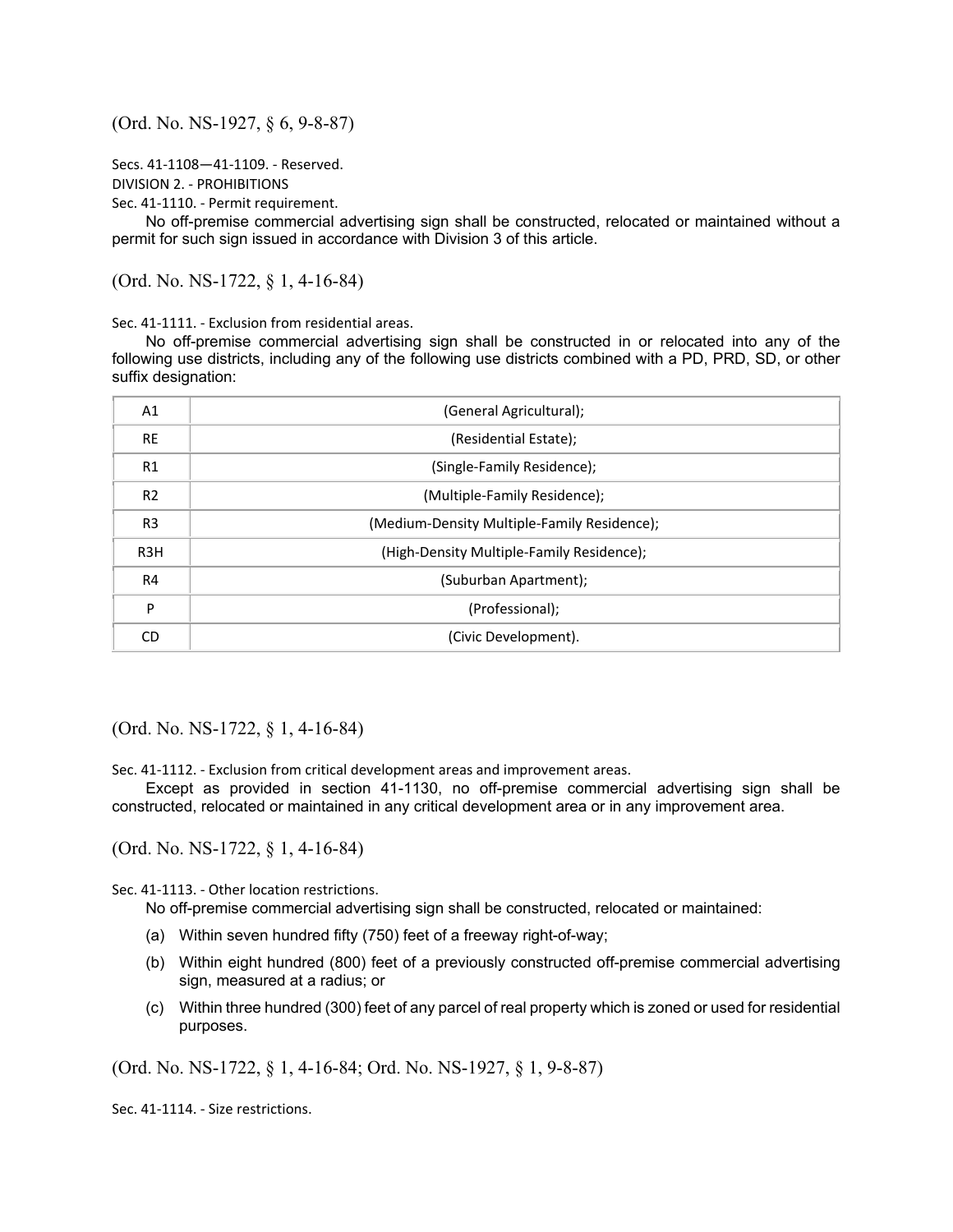No off-premise commercial advertising sign shall be constructed, relocated or maintained unless it complies with the following restrictions:

- (a) The signs, including all extensions, shall not exceed thirty-five (35) feet in height, measured from curbline or grade, whichever is lower. As used "curbline" means the elevation of the edge of the street nearest the sign, and "grade" means the elevation of the ground where the sign is located.
- (b) The sign face, excluding all extensions, shall not exceed three hundred (300) square feet in area.

(Ord. No. NS-1722, § 1, 4-16-84;.Ord. No. NS-1927, § 2, 9-8-87)

Sec. 41-1115. - Visual and maintenance standards.

No off-premise commercial advertising sign shall be constructed, relocated or maintained unless it complies with the following requirements:

- (a) The sign structure shall be architecturally treated so as to screen the frame, poles, support structures and lighting from public view. The color and materials of this architectural treatment shall be in conformance with the architectural plan approved pursuant to Division 3 of this article. All screening materials, including painting, shall match and be compatible with buildings on the same site as the sign, and shall include, without limitation, wood, aluminum, fiberglass or similar treatments. The painting and screening materials are subject to approval by the planning commission.
- (b) The sign shall be continuously maintained in an attractive, clean, and safe condition.

(Ord. No. NS-1722, § 1, 4-16-84; Ord. No. NS-1927, § 3, 9-8-87)

Sec. 41-1116. - Design restrictions.

No off-premise commercial advertising sign shall be constructed, relocated or maintained unless it complies with the following restrictions:

- (a) No part of the sign shall project over any building or the public right-of-way.
- (b) The total area of extensions or temporary additions of the base rectangular sign face shall not exceed fifteen (15) per cent of the area of the base rectangular sign face.
- (c) The sign shall not be illuminated by either exterior or interior lighting.
- (d) The sign shall not incorporate any mechanical movement or any flashing, moving, or intermittent lighting.

(Ord. No. NS-1927, § 4, 9-8-87)

Secs. 41-1117—41-1119. - Reserved.

DIVISION 3. - PERMIT PROCEDURES

Sec. 41-1120. - Applications.

Applications for permits for off-premise commercial advertising signs shall be filed with the zoning administrator, on such forms as may be provided by him, and shall contain or be accompanied by the following information:

- (1) A pictorial representation of the proposed sign, disclosing overall dimensions.
- (2) A plan of the site on which the proposed sign is to be located, disclosing the location of the sign in relation to other improvements on the site.
- (3) A description of the proposed architectural treatment of the sign structure, disclosing proposed colors and materials.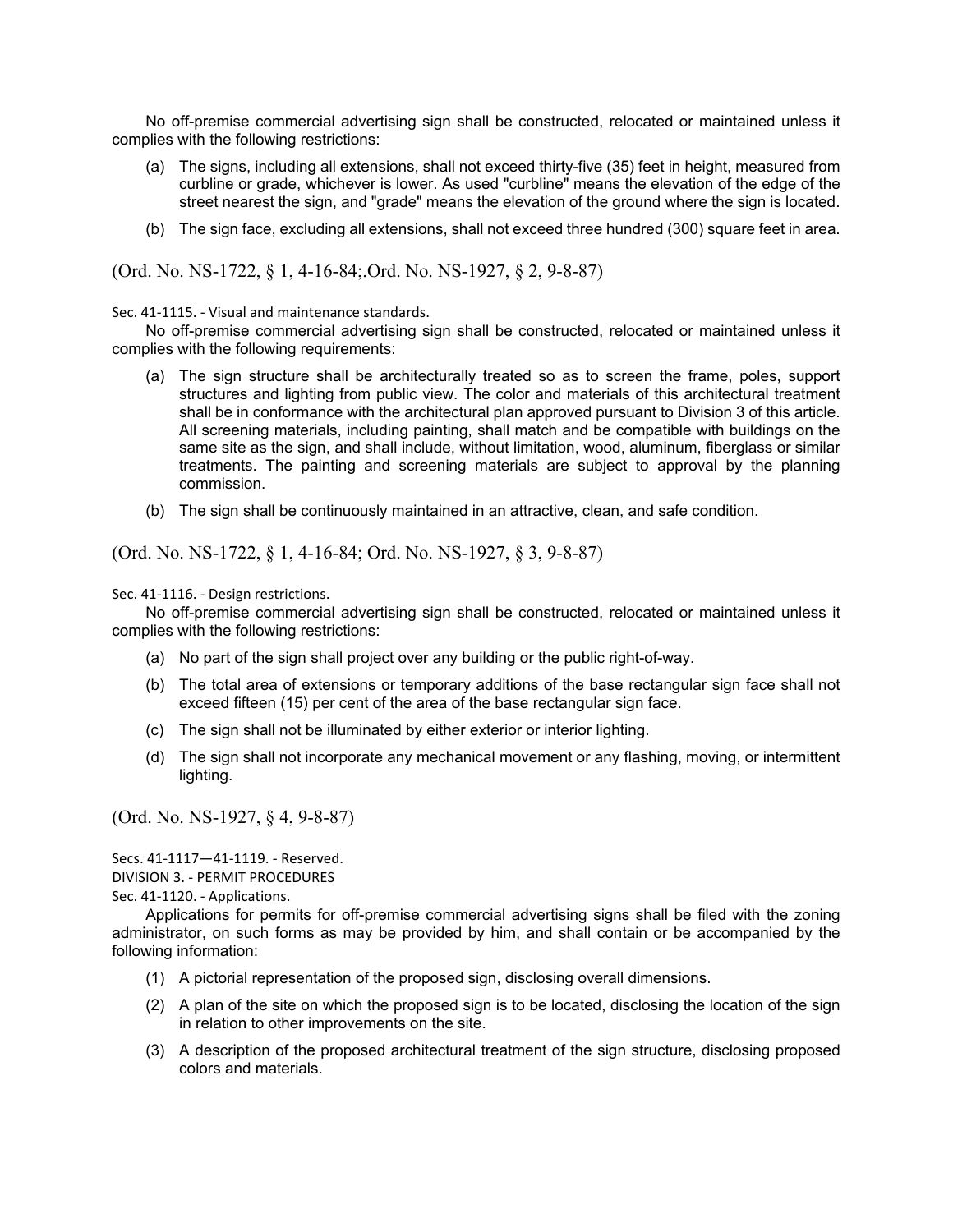(4) Such other information as the zoning administrator deems appropriate to determine compliance with the provisions of this article.

(Ord. No. NS-1722, § 1, 4-16-84)

Sec. 41-1121. - Determination by zoning administrator.

The zoning administrator shall review each application for a permit filed under section 41-1120 and shall make a decision thereof within twenty-one (21) calendar days after filing, except that such time limit shall be extended as necessary to allow for the consideration of a relocation agreement pursuant to Division 4 of this article whenever a request for such an agreement has been made by the applicant. If the proposed sign complies with this article and all other requirements of the law, and if the colors and materials of the architectural treatment required by section 41-1115 are reasonably attractive and suitable for the purpose of providing the required screening, the permit shall be issued based upon application as submitted. If the proposed sign can be brought into such compliance by modifications in the proposal, the permit shall be issued subject to conditions requiring such modifications. Otherwise, the application shall be denied.

(Ord. No. NS-1722, § 1, 4-16-84)

Sec. 41-1122. - Review by the planning commission.

If the applicant is aggrieved by any determination of the zoning administrator with respect to the architectural treatment required for the sign, he may request review of that issue by the planning commission. In such event, the applicant shall be afforded a reasonable opportunity to be heard on that issue by the planning commission. A report of the decision of the planning commission shall be prepared by the zoning administrator and forwarded to the city council. If the city council desires to review the decision of the planning commission it may, after first giving the applicant a reasonable opportunity to be heard, itself make the final decision of the issue. Otherwise, the decision of the planning commission shall be final.

(Ord. No. NS-1722, § 1, 4-16-84)

Secs. 41-1123—41-1129. - Reserved.

DIVISION 4. - RELOCATION AGREEMENTS

Sec. 41-1130. - Relocation agreements generally.

An off-premise commercial advertising sign may be relocated within or into an improvement area provided an agreement for such relocation between the sign owner and the city is approved by the city council. The city council may approve such a relocation agreement if the sign will, upon its relocation comply with the requirements of this article, and if, in the opinion of the city council, the relocation will, on balance, promote the purposes of this article. The relocation agreement shall contain such terms and conditions pertaining to the relocation and future maintenance of the sign as are consistent with this article and mutually agreeable to the parties thereto. The sign owner shall be given an opportunity to address the city council prior to any action being taken by the city council on the relocation agreement.

(Ord. No. NS-1722, § 1, 4-16-84)

Sec. 41-1131. - Requests for consideration of relocation agreements.

The owner of any off-premise commercial advertising may request an agreement for the relocation of the sign by submitting such request to the zoning administrator. The zoning administrator, as a condition to responding to the request, may require such information from the sign owner as is reasonably necessary to determine whether the sign will or can be made to conform to the requirements of this article at the location to which it is proposed to be relocated. If the zoning administrator determines such compliance is not possible, he shall so notify the sign owner and need not take any further action on the request. If the zoning administrator determines such compliance is possible, he shall cooperate with the sign owner in the preparation of a mutually agreeable draft relocation agreement. In the event of disagreement between the sign owner and the zoning administrator concerning the proposed terms and conditions of the relocation